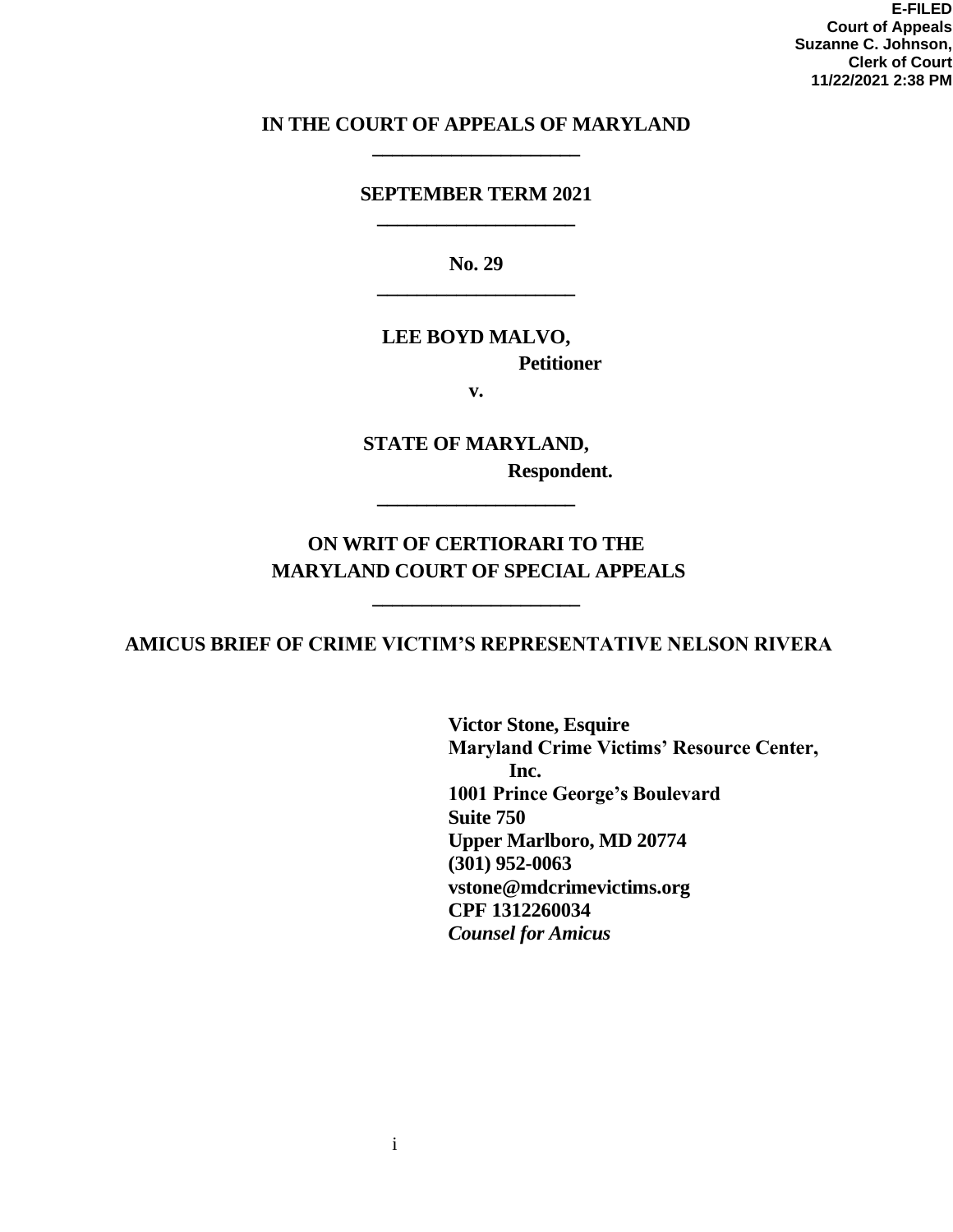## **TABLE OF CONTENTS**

| 1. Malvo's post-conviction pleadings before 20173                                                                                            |
|----------------------------------------------------------------------------------------------------------------------------------------------|
|                                                                                                                                              |
| 3. The 2017 Circuit Court Ruling on Malvo's Motion                                                                                           |
|                                                                                                                                              |
| I. Crime victims have a constitutionally based right to rely on the<br>finality guarantees of the Maryland Uniform Post-Conviction           |
| II. There are no factual no circumstances in this case that warrant<br>allowing this defendant to redo and contradict his original strategic |
| A. Maryland does not have mandatory life without parole<br>sentences for juveniles and also does not require per se                          |
| <b>B.</b> Malvo, with the advice of experienced counsel, discussed<br><b>but expressly declined to ask the sentencing court for</b>          |
| III. Crime victims' Article 47(a) state constitutional rights cannot<br>.20                                                                  |
|                                                                                                                                              |
|                                                                                                                                              |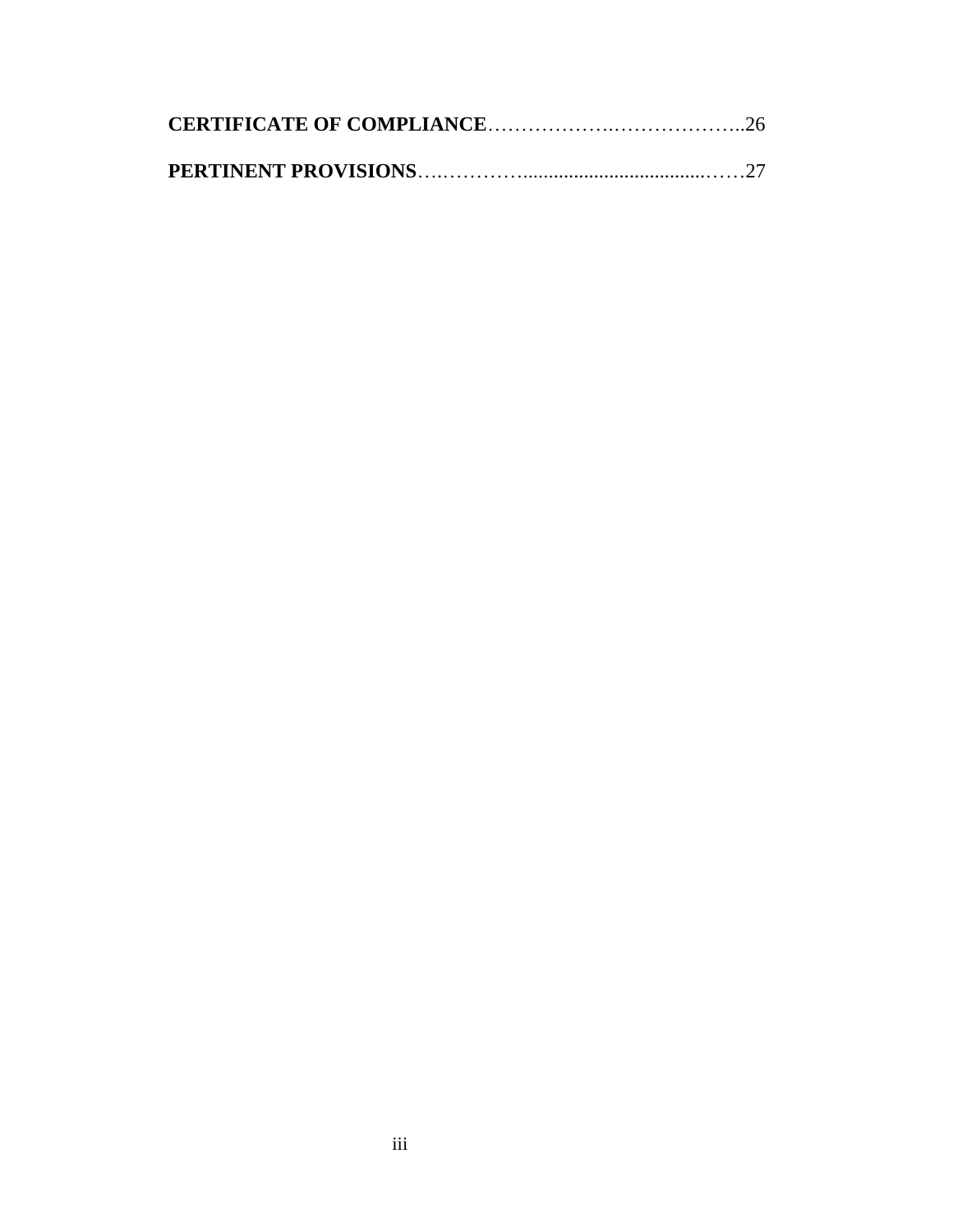## **TABLE OF AUTHORITIES**

| <b>Cases</b> | Page(s) |
|--------------|---------|
|              |         |
|              |         |
|              |         |
|              |         |
|              |         |
|              |         |
|              |         |
|              |         |
|              |         |
|              |         |
|              |         |
|              |         |
|              |         |
|              |         |
|              |         |
|              |         |
|              |         |
|              |         |
|              |         |
|              |         |
|              |         |
|              |         |
|              |         |
|              |         |
|              |         |
|              |         |
|              |         |
|              |         |
|              | 23      |
|              |         |
|              |         |
|              |         |
|              |         |
|              |         |
|              |         |
|              |         |
|              |         |
|              |         |
|              |         |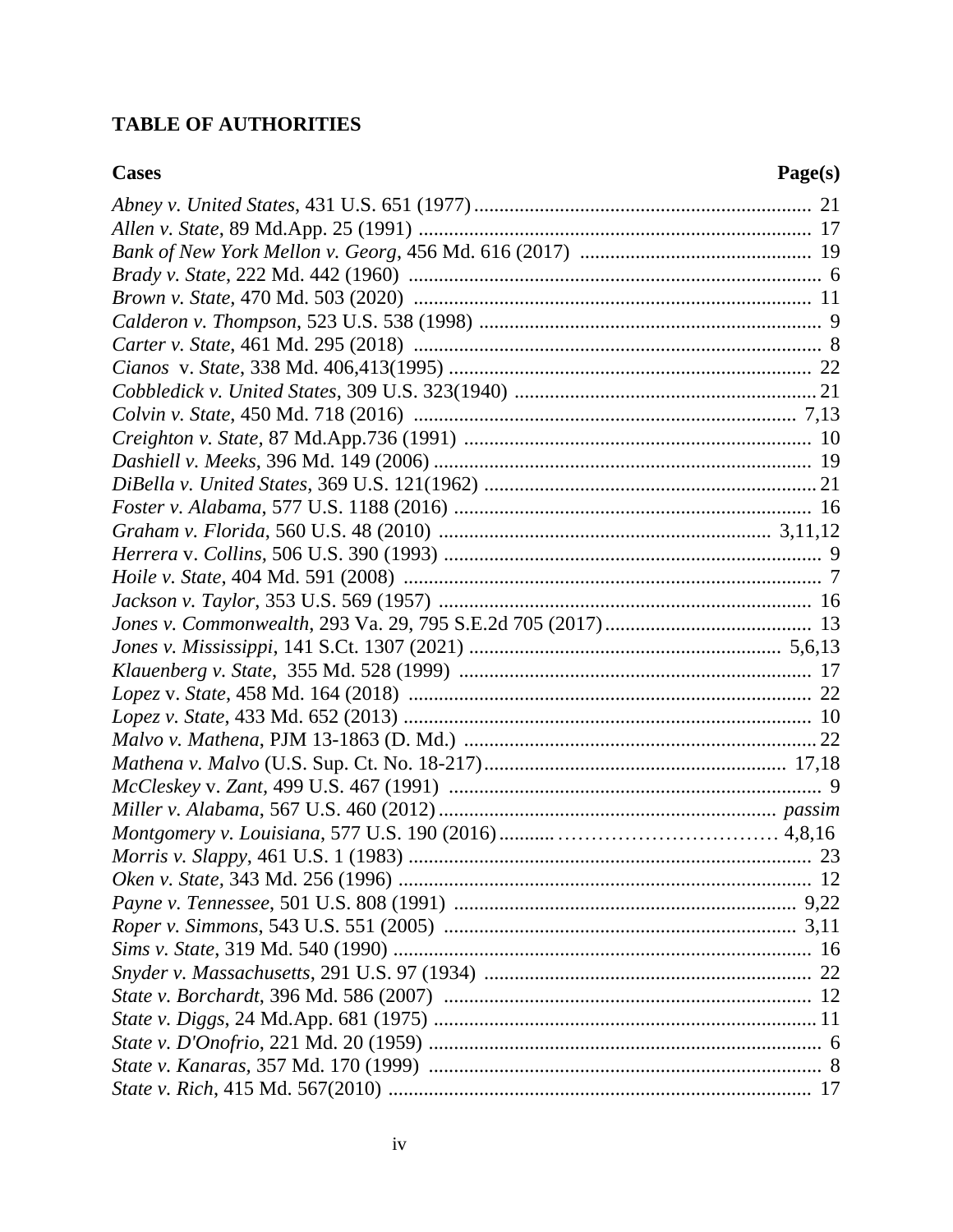# **Statutes, Constitution, and Rules**

| Maryland Uniform Post Conviction Procedure Act, Md. Code, Crim. Proc. §7-101, |  |
|-------------------------------------------------------------------------------|--|
|                                                                               |  |
|                                                                               |  |
|                                                                               |  |
|                                                                               |  |
|                                                                               |  |
|                                                                               |  |
|                                                                               |  |
|                                                                               |  |
|                                                                               |  |
|                                                                               |  |
|                                                                               |  |
|                                                                               |  |
|                                                                               |  |
|                                                                               |  |
|                                                                               |  |

# **Other**

|  | Bator, Finality in Criminal Law and Federal Habeas Corpus for State Prisoners, 76 Harv. |  |  |
|--|-----------------------------------------------------------------------------------------|--|--|
|  |                                                                                         |  |  |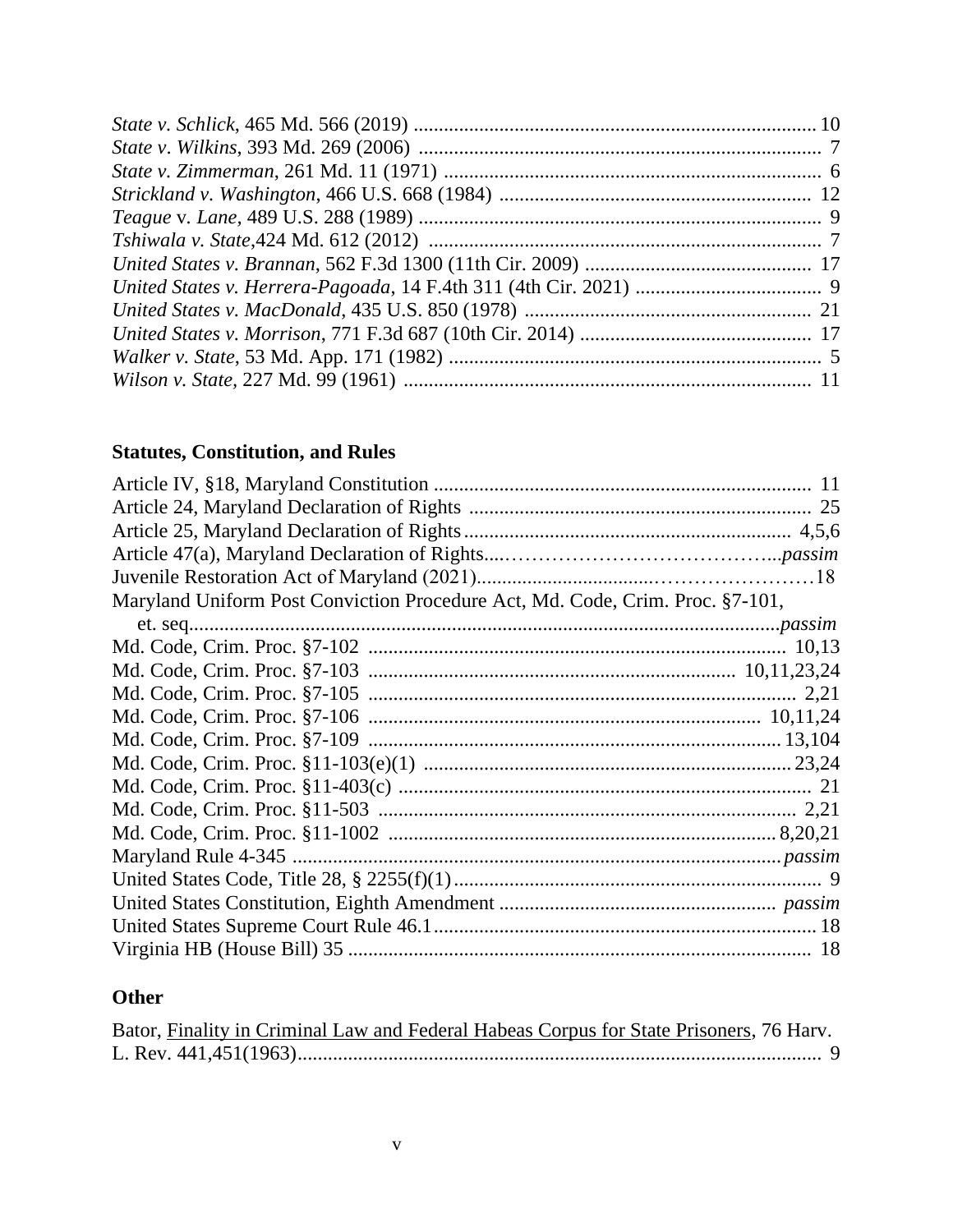| Judith Lewis Herman, The Mental Health of Crime Victims: Impact of Legal             |  |
|--------------------------------------------------------------------------------------|--|
| Jim Parsons & Tiffany Bergin, The Impact of Criminal Justice Involvement on Victims' |  |
| Victim Impact Statement, retired U.S. 4 <sup>th</sup> Circuit Judge Michael Luttig,  |  |

http://prodpinnc.blogspot.com/2016/04/judge-michael-luttigs-victim-impact.html.........20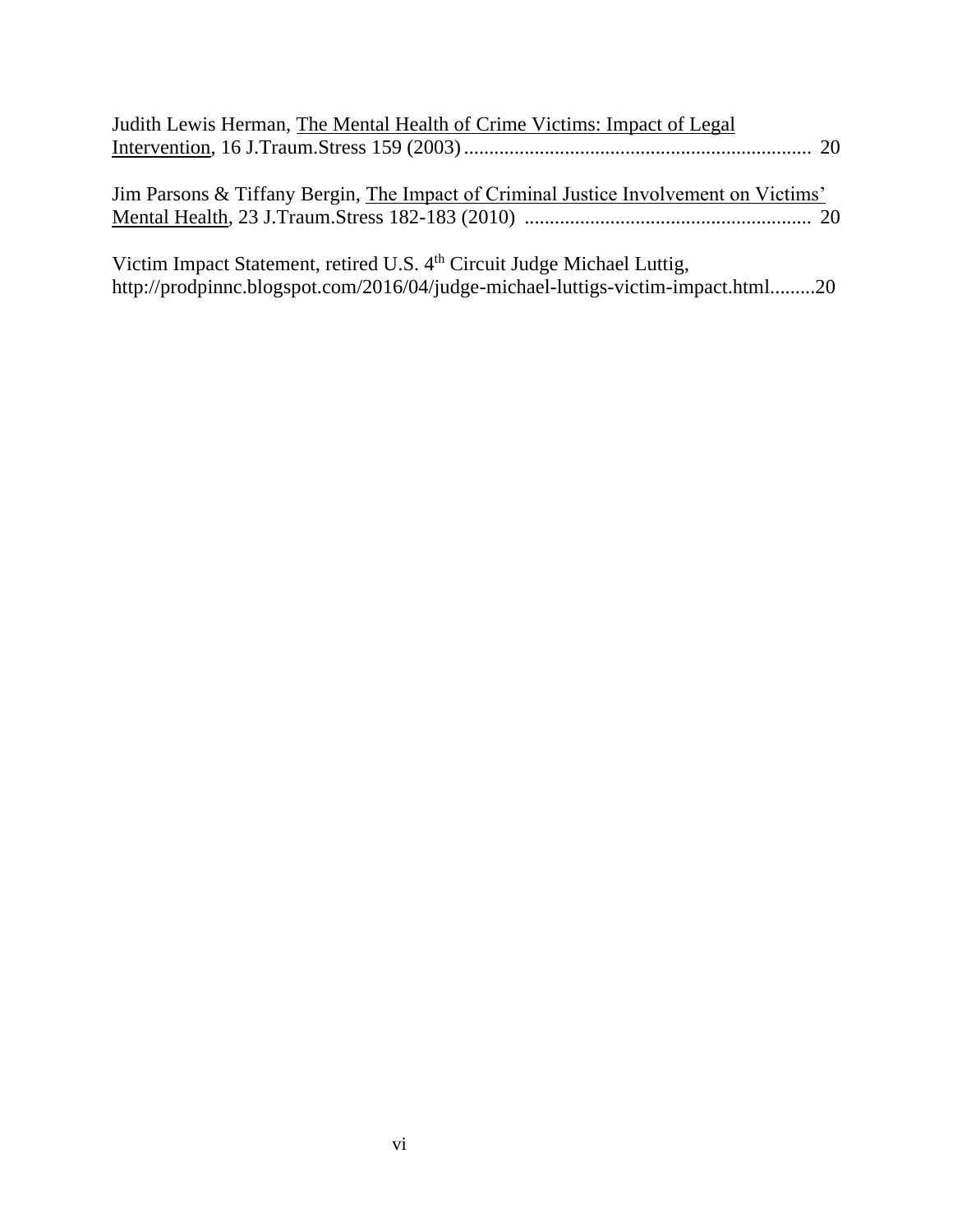#### IN THE COURT OF APPEALS OF MARYLAND  $\overline{\phantom{a}}$  , and the set of the set of the set of the set of the set of the set of the set of the set of the set of the set of the set of the set of the set of the set of the set of the set of the set of the set of the s

#### SEPTEMBER TERM 2021 \_\_\_\_\_\_\_\_\_\_\_\_\_\_\_\_\_\_\_\_

No. 29 \_\_\_\_\_\_\_\_\_\_\_\_\_\_\_\_\_\_\_\_

LEE BOYD MALVO, **Petitioner** 

v.

STATE OF MARYLAND, Respondent.

ON WRIT OF CERTIORARI TO THE MARYLAND COURT OF SPECIAL APPEALS

\_\_\_\_\_\_\_\_\_\_\_\_\_\_\_\_\_\_\_\_\_

\_\_\_\_\_\_\_\_\_\_\_\_\_\_\_\_\_\_\_\_

AMICUS BRIEF OF CRIME VICTIM'S REPRESENTATIVE NELSON RIVERA \_\_\_\_\_\_\_\_\_\_\_\_\_\_\_\_\_\_\_\_\_

#### **INTEREST OF THE AMICUS**

Crime victim Lori Ann Lewis-Rivera was one of six Maryland strangers murdered by Malvo and his codefendant, John Muhammed. She was the wife of Amicus Nelson Rivera who is the victim's representative, and the mother of their then six year old daughter. Lori Ann's murder damaged the lives of her husband and her daughter whose family life, as they knew it, ended forever. Her survivors moved out of their residence to try, at least in part, to recover their privacy and to be spared some of the daily heartache from this tragedy. The victim's daughter's life since then – her childhood, her preteen and teen years, her young adulthood – all passed without her mother's love, praise, and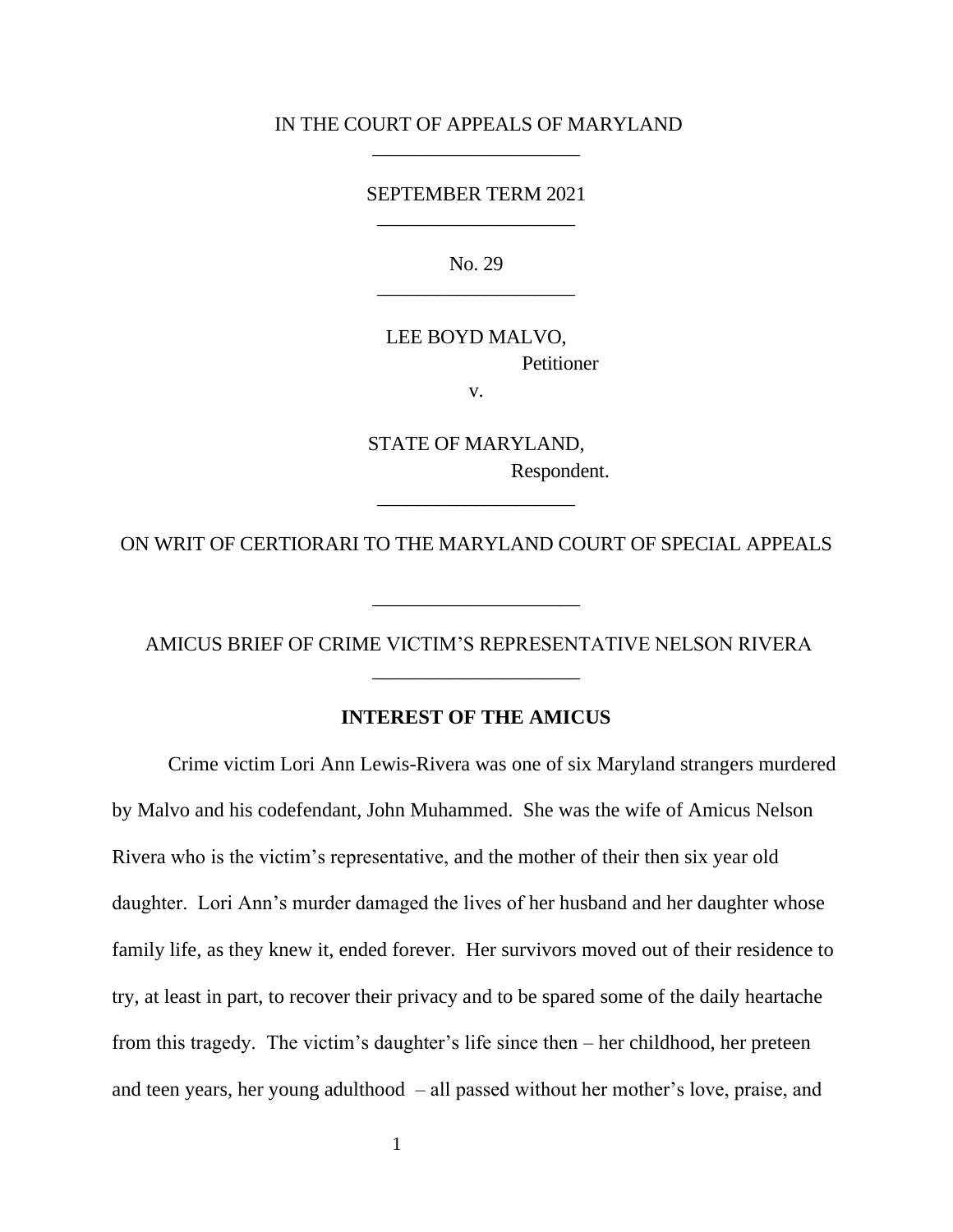guidance. These victim losses and Md. Code, Crim. Proc.(CP) §7-105(victim's rights during post-conviction proceedings), CP §11-503(same), and Rule 4-

 $345(e)(2)$ &(3)(same) trigger the victim representative's rights guaranteed by Article 47 of the Maryland Declaration of Rights. Malvo acknowledged the ongoing damage he caused his victims when, at his sentencing, he accepted "full and unmitigated responsibility...without excuse...without blaming other people" (E.125), i.e., not his codefendant nor his friends or relatives, for "what I've done to the families and friends" of the murdered victims (E.126). He stated, "I know that I destroyed many dreams and many more lives, and that each of you relive this every morning, every birthday, every anniversary, every time you look in your children's eyes. You relive it...every day. \* \* \* I also think of the pain and loss I have inflicted on them...and the pain this absence and emptiness causes a child." (E.126). Malvo made that statement, accepting full responsibility for his actions, in support of his request that his six sentences all be imposed concurrent to each other and concurrent to his Virginia sentences, thereby adding no days of incarceration for his six Maryland murders (E.123). At that time, Malvo's defense team, which had been preapproved by his current counsel (E.124), asked the court to consider Malvo's "efforts to cooperate and aid families in closure...not only in this jurisdiction...[but also] to bring closure to the family in Arizona."(E.122). Now Malvo seeks a new sentencing hearing that is contrary to and undermines his prior efforts to provide closure for his victims' families.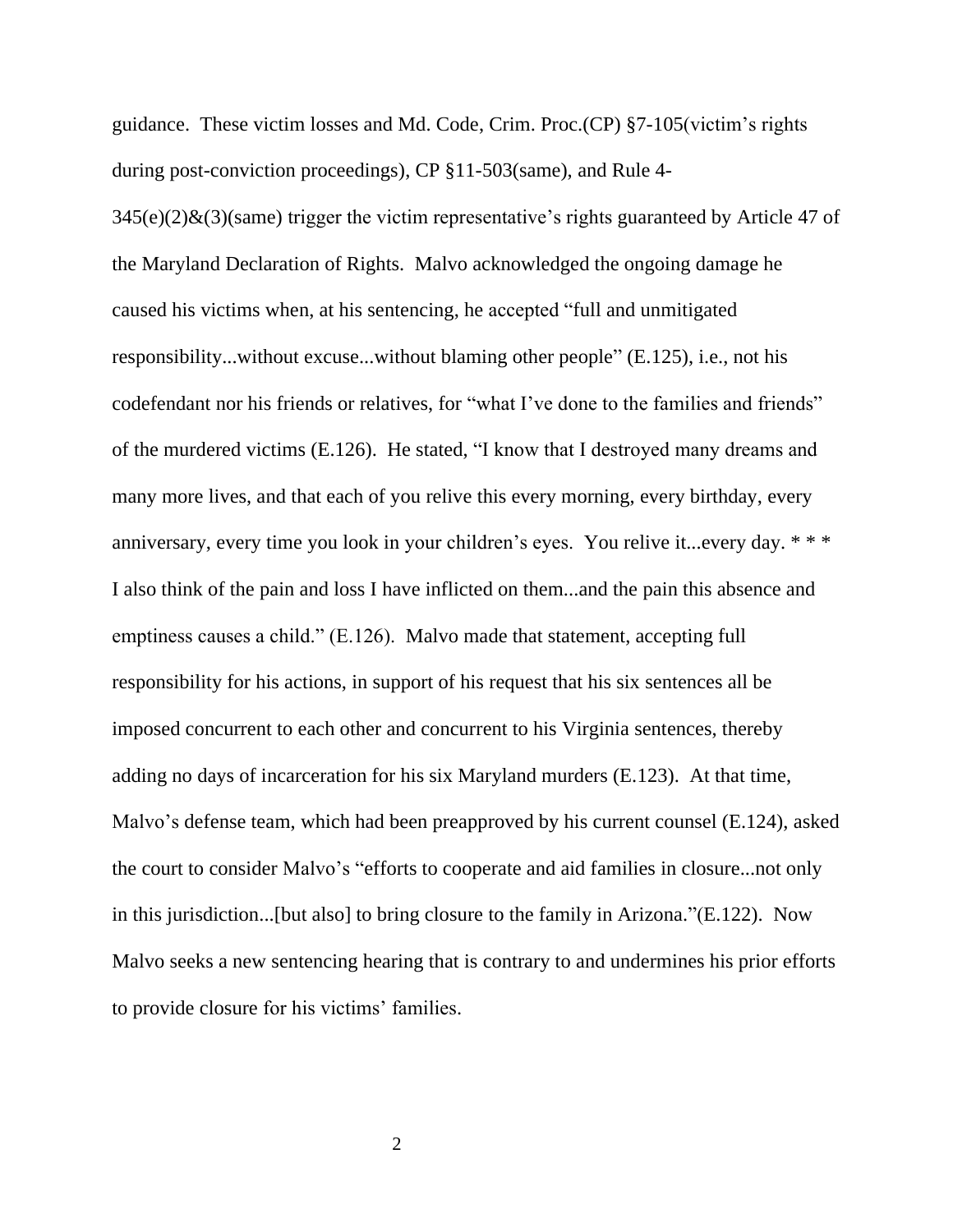#### **PROCEEDINGS BELOW**

#### **1. Malvo's post-conviction pleadings before 2017.**

Malvo pursued no review of his conviction or sentence for more than a decade. In 2006, Malvo, after telling the court that his codefendant wanted him to rely on his juvenile status for leniency if he was caught, said he was rejecting his codefendant's directions(E.124). Malvo did not seek sentence review from either the sentencing judge, from a three judge sentencing review panel, or by filing a timely application for Leave to Appeal, and he never asked that his sentencing hearing take special cognizance of his juvenile status, as previously announced in *Roper v. Simmons*, 543 U.S. 551,569- 70(2005). Thereafter, Malvo also chose not to argue to his sentencing judge in Malvo's motion for a reduction of sentence, which remained pending until September 2012, that his sentencing hearing in any respect violated *Miller v. Alabama*, 567 U.S. 460(June 25, 2012) or *Graham v. Florida*, 560 U.S. 48(2010).

#### **2. Malvo's post-conviction pleadings in 2017.**

Despite choosing not to rely for more than ten years on the decided Supreme Court cases Malvo now cites, which strategy was consistent with Malvo's 2006 stated desire to facilitate "closure" for his victims' families, in 2017 Malvo changed his mind. In 2017, which was more than ten years after his sentencing, Malvo filed a Rule 4-345 motion and for the first time cited *Miller, Graham,* and *Roper*(Def's January 2017 Motion,p.2), asserting that those cases required that every juvenile homicide defendant must get consideration articulated by the sentencing judge of specific sentencing criteria, and it must make specific sentencing findings about that juvenile defendant's corrigibility(*id.*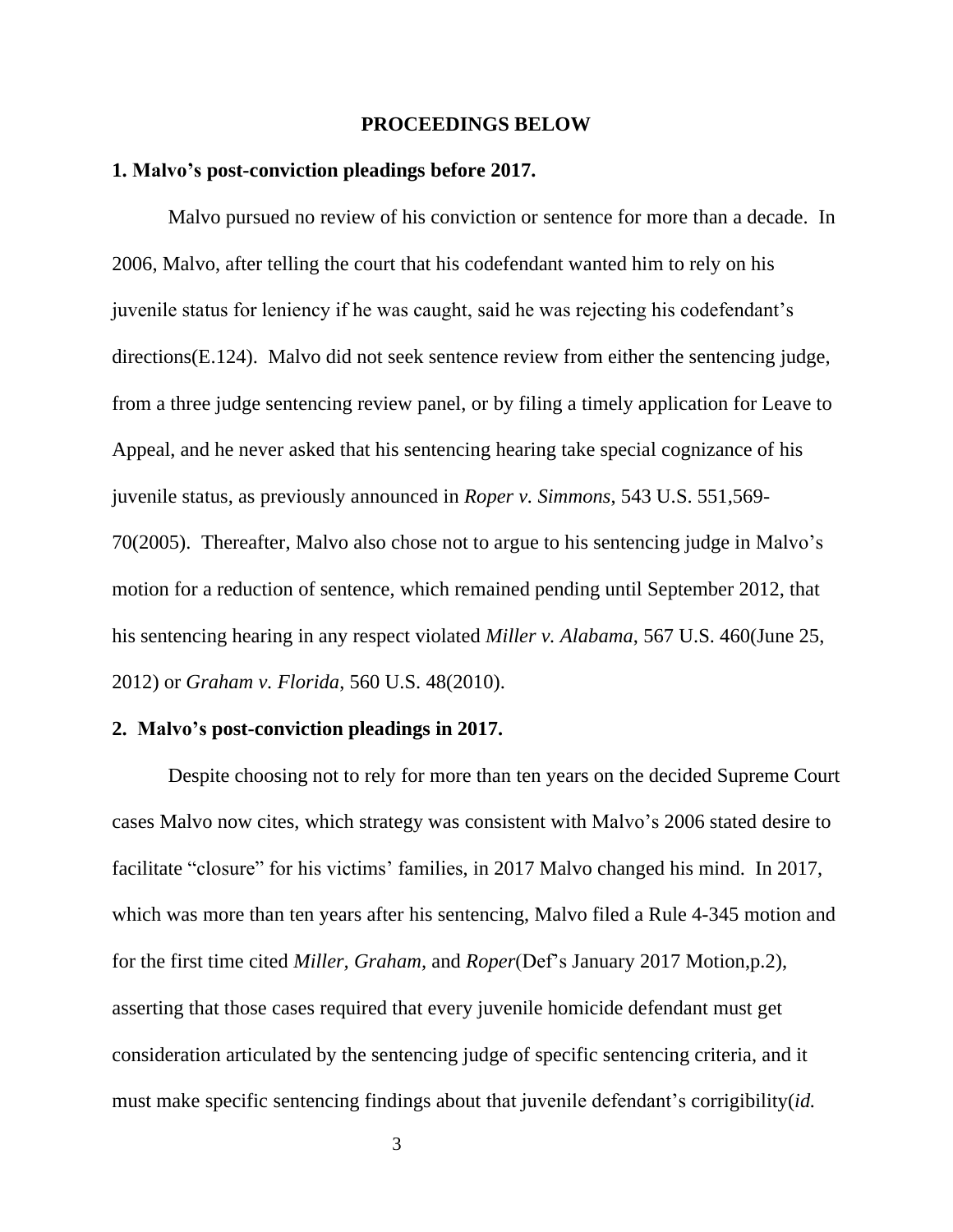pp.3,10<sup>1</sup>;E.142), whether or not the juvenile requested such a finding at sentencing.<sup>2</sup> Malvo also asserted that Article 25 of the Maryland Declaration of Rights was an alternative basis for his claim. Malvo told the court below that although Article 25 was "interpreted by controlling case law *in pari materia* with the Eighth Amendment, support exists for an expansive view of the Maryland Declaration of Rights, in particular when the Supreme Court has not yet addressed as[sic] issue."(Def's January 2017 Motion,p.12). The specific issue which Malvo then identified for the court below that was "not yet addressed" in *Miller,* was whether "the Eighth Amendment requires a categorical bar on life without parole for juveniles, or at least for those 14 and younger."(*Id*.,p.13). At the 2017 hearing, Malvo added that "a factual finding" of incorrigibility also needed to be made(E.142).

The substance of Malvo's 2017 claim disavowed Malvo's representations to the sentencing court made more than a decade earlier in 2006, by which time he had been an adult for nearly four years, and after undergoing various psychological evaluations, and after having had 4 years to consider his 2002 actions. These earlier representations, which Malvo now sought to "take back", included that:(1) Malvo did not blame others, but accepted full and unmitigated responsibility without excuse for his actions;(2) that

 $1$  "...no child may serve a life without parole penalty even for the most heinous offense without an informed sentencing decision...\* \* \* Consistent with this rights[sic] under the 8<sup>th</sup> Amendment, Lee Boyd Malvo seeks this same relief."

<sup>&</sup>lt;sup>2</sup> As the court below stated based upon Malvo's position at oral argument  $(E.142 -$ 143,E.172), Malvo "essentially argues that all pre-*Miller* life-without-parole sentencings for juveniles fail to meet the standard later announced by *Montgomery* [*v. Louisiana*, 577 U.S. 190(2016)]."(E.184) The retroactivity of *Miller* announced in *Montgomery* adds little to Malvo's legal position since Malvo's original motion for a reduction of his sentence was still pending when *Miller* was announced.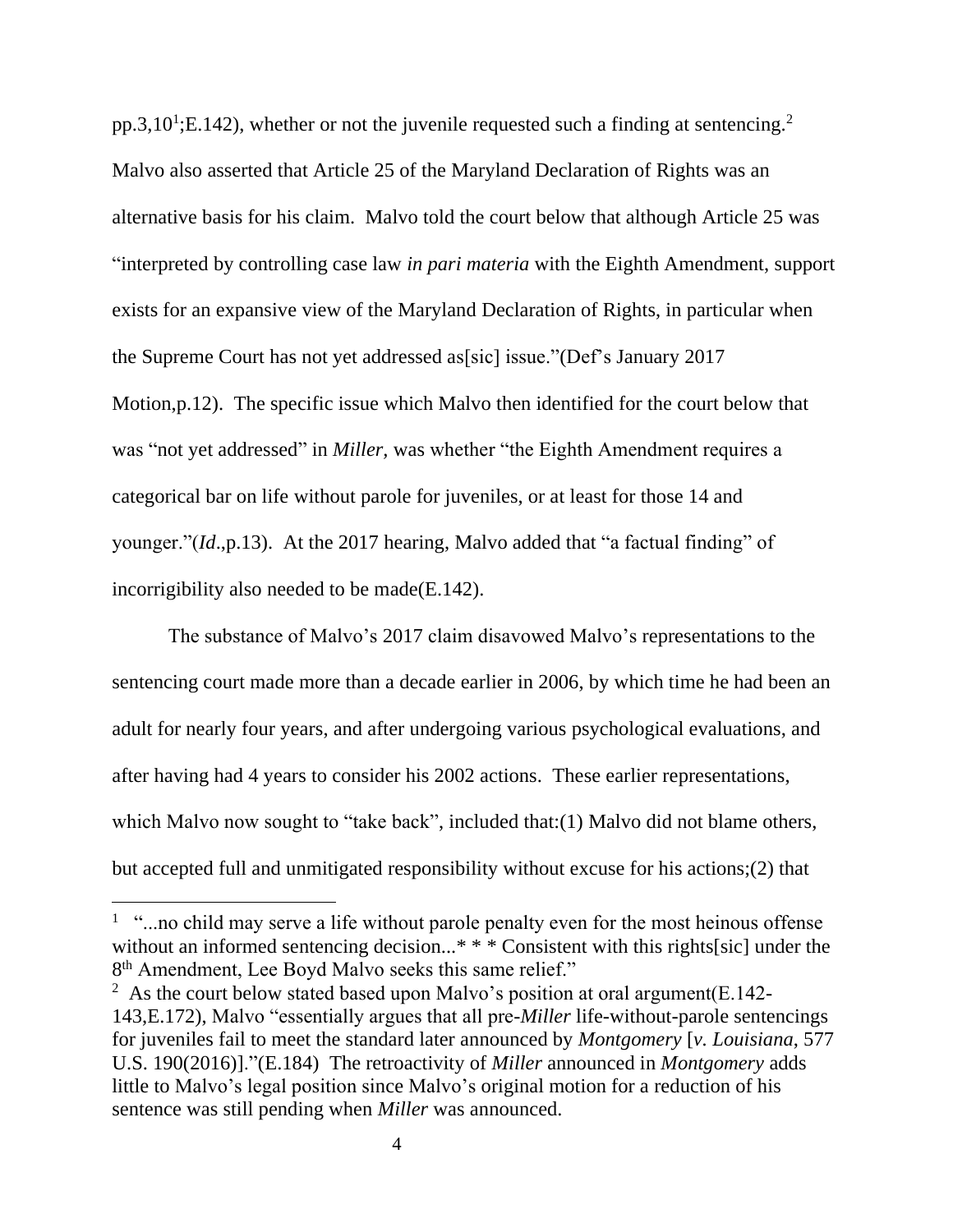Malvo was aware that juveniles, even those 4 months from adulthood, get special treatment by the criminal justice system but that Malvo decided not to ask for that special treatment; and (3) that Malvo acknowledged and had chosen to facilitate "closure" for his victims which was proffered by him as a basis for him receiving more lenient concurrent sentences than the consecutive sentences the State was requesting.

#### **3. The 2017 Circuit Court Ruling on Malvo's Motion.**

The 2017 post-conviction court ruled that since Malvo had the statutorily required sentencing hearing in 2006 and received a lawful sentence, his sentence was not "inherently illegal" and the balance of his claims, about the manner in which his sentencing hearing was conducted, was not challengeable under Rule 4-345. In addition, the court addressed the merits of Malvo's claim because, the court stated, it anticipated appellate review of its ruling. On the merits, the court ruled that in 2006 Malvo was found incorrigible but was not entitled to any specifically worded sentencing findings in that regard under the 8th Amendment, a conclusion later validated by *Jones v. Mississippi*, 141 S.Ct. 1307(2021). The court also provided its reasons for concluding that the sentencing judge considered all the relevant factors before sentencing Malvo(E.195-197). The court rejected Malvo's Article 25 contention "that only baldly implies that there is a categorical ban on juvenile life-without-parole sentences" because that proposition had been rejected by the U.S. Supreme Court, was not the law in Maryland, and because Malvo "offer[ed] no reasons to depart from judicial precedent that Article 25 should be interpreted *in pari materia* with the Eighth Amendment. *See Walker v. State*, 53 Md. App. 171,183(1982)."(E. 198)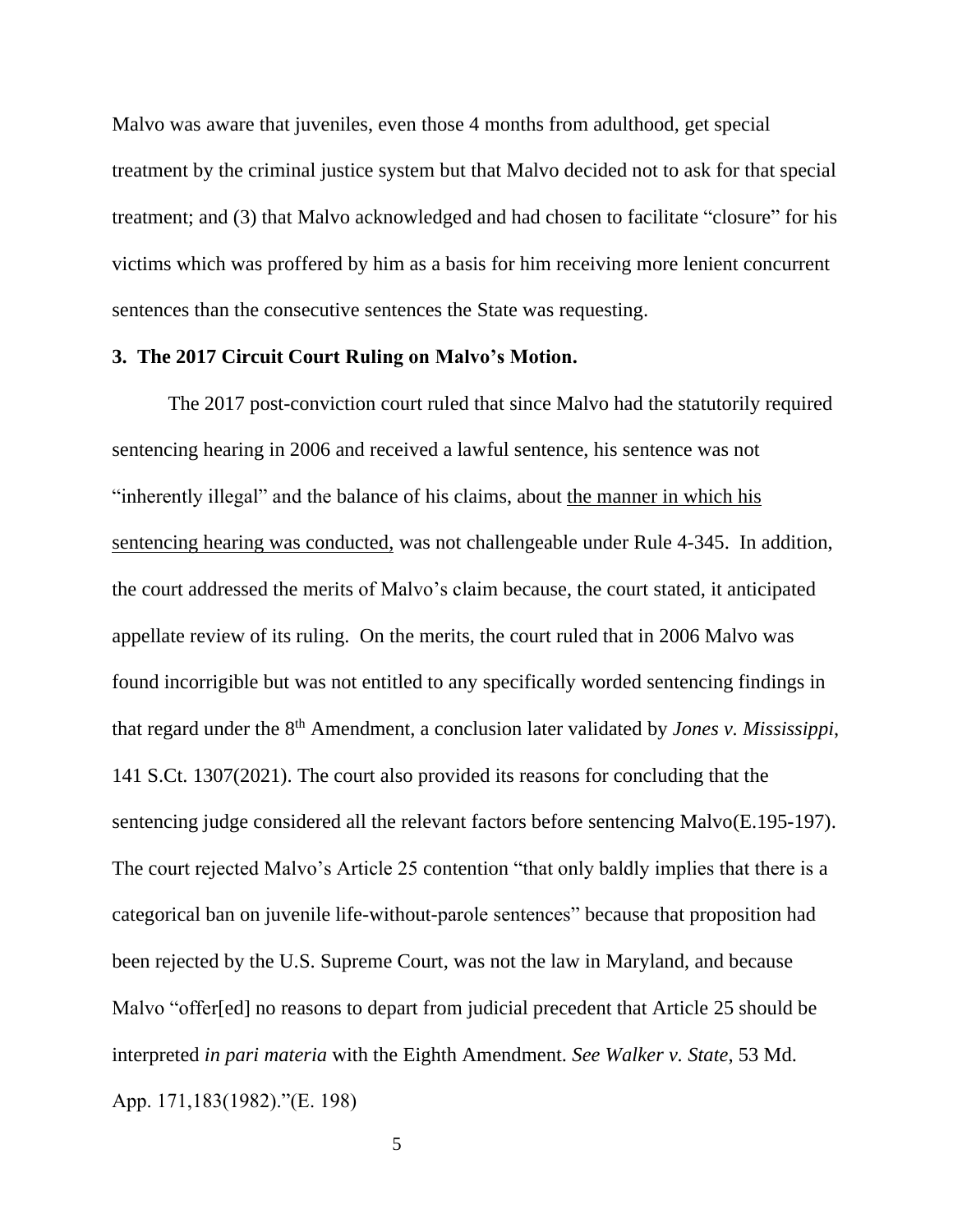In this Court, Malvo mounts two new legal challenges not presented below.

Malvo, due to the ruling in *Jones, supra*, can no longer demand, along with every lifesentenced juvenile, a *per se* specifically worded finding, *nunc pro tunc*, of irreparable incorrigibility. Consequently, Malvo now argues that "as applied" in his case, the statutory sentencing hearing that was held and about which Malvo never timely complained before 2017, violated *Miller*. Second, Malvo argues that if the sentencing hearing did not violate the rulings in *Miller* and *Jones* which were based on the Eighth Amendment, then this Court should hold that his original sentencing hearing violated Article 25 of the Maryland Declaration of Rights which he asserts gives him more protection than the Eighth Amendment. This latter argument, never presented to the court below, is contrary to Malvo's argument below that Article 25 can only go beyond the Eighth Amendment to reach issues not yet decided by the Supreme Court.

#### **ARGUMENT**

### **I. Crime victims have a constitutionally based right to rely on the finality guarantees of the Maryland Uniform Post-Conviction Procedure Act (the Act).**

The court below was correct that Malvo's more than ten year post-sentencing

"change of position" motion was not proper.

As this Court stated in *State v. Zimmerman*, 261 Md. 11,23–24(1971):

The Maryland version of the Uniform Post Conviction Procedure Act, [formerly] Code (1967 Repl.Vol.), Art. 27, ss 645A-645J, was passed with the intent that there be brought together 'into one simple statute all the remedies, beyond those that are incident to the usual procedures of trial and review, which are at present available for challenging the validity of a sentence \* \* \*.' *Brady v. State*, 222 Md. 442,447,160 A.2d 912,915(1960), and *State v. D'Onofrio*, 221 Md. 20,29 155 A.2d 643(1959).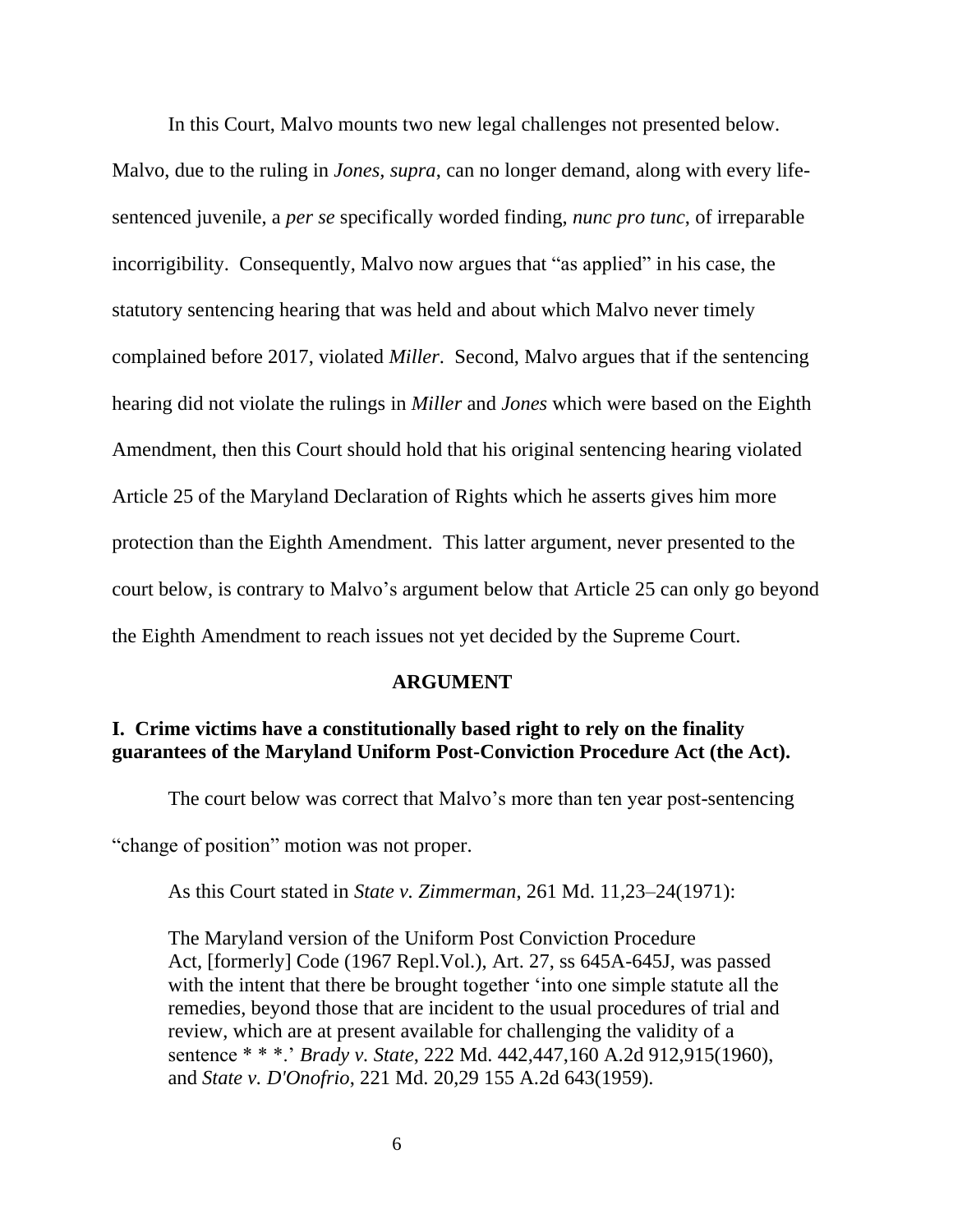\* \* \*

The public and the accused are entitled to speedy administration of justice. Memories fade with the passage of time. Therefore, the quest for truth and justice will best be served by the earliest possible determination of factual questions. For that reason it becomes important that orderly processes for those determinations be established and, once established, that there be adherence to those processes.

In 2016, this Court explained in *Colvin v. State*, 450 Md. 718,724-8(2016) the

limited scope of Rule 4-345's exception to the finality of criminal convictions:

The rule creates **a limited exception to the general rule of finality**, and sanctions a method of **opening a judgment otherwise final** and beyond the reach of the court. An illegal sentence, for purposes of Rule 4- 345(a), is one in which the illegality inheres in the sentence itself; *i.e.*, **there either has been no conviction warranting any sentence for the particular offense or the sentence is not a permitted one** for the conviction upon which it was imposed and, for either reason, is intrinsically and substantively unlawful. **A sentence does not become an illegal sentence because of some arguable procedural flaw in the sentencing procedure**. **A motion to correct an illegal sentence is not an alternative method of obtaining belated appellate review of the proceedings that led to the imposition of judgment and sentence in a criminal case.** Other cases are to like effect, holding the claimed illegality in the sentence was not cognizable under Rule 4-345(a). *See Tshiwala [v. State*,424 Md. 612(2012)] at 618 (holding that the complaint that Tshiwala's sentencing review panel did not have jurisdiction to review a motion to reconsider the sentence that panel imposed "clearly does not involve an 'illegal sentence' within the meaning of Rule 4-345(a)"); *Hoile v. State*, 404 Md. 591, 622-23, 948 A.2d 30 (2008) (rejecting Hoile's claim that the trial court's not affording the victim an opportunity to speak at Hoile's sentencing rendered his sentence illegal, for purposes of Rule 4-345(a), because **the sentence was not "illegal on its face"**), *cert. denied sub nom. Palmer v. Maryland*,555 U.S.884,129 S.Ct. 257,172 L.Ed.2d 146(2008);[*State v*.]*Wilkins*, 393 Md. 269(2006)] at 284 (holding that Wilkins was not entitled to correction of the sentence by way of a Rule 4- 345(a) motion, because **the life sentence he received was not an "illegal sentence," notwithstanding the judge's failure to recognize his discretion** to suspend a portion of a life sentence). \* \* \* **This result** avoids suborning the important purpose of Rule 4-345(a) and **heeds our extensive precedent on this matter, the important concepts of finality and judicial economy**." (Emphasis added; some citations omitted)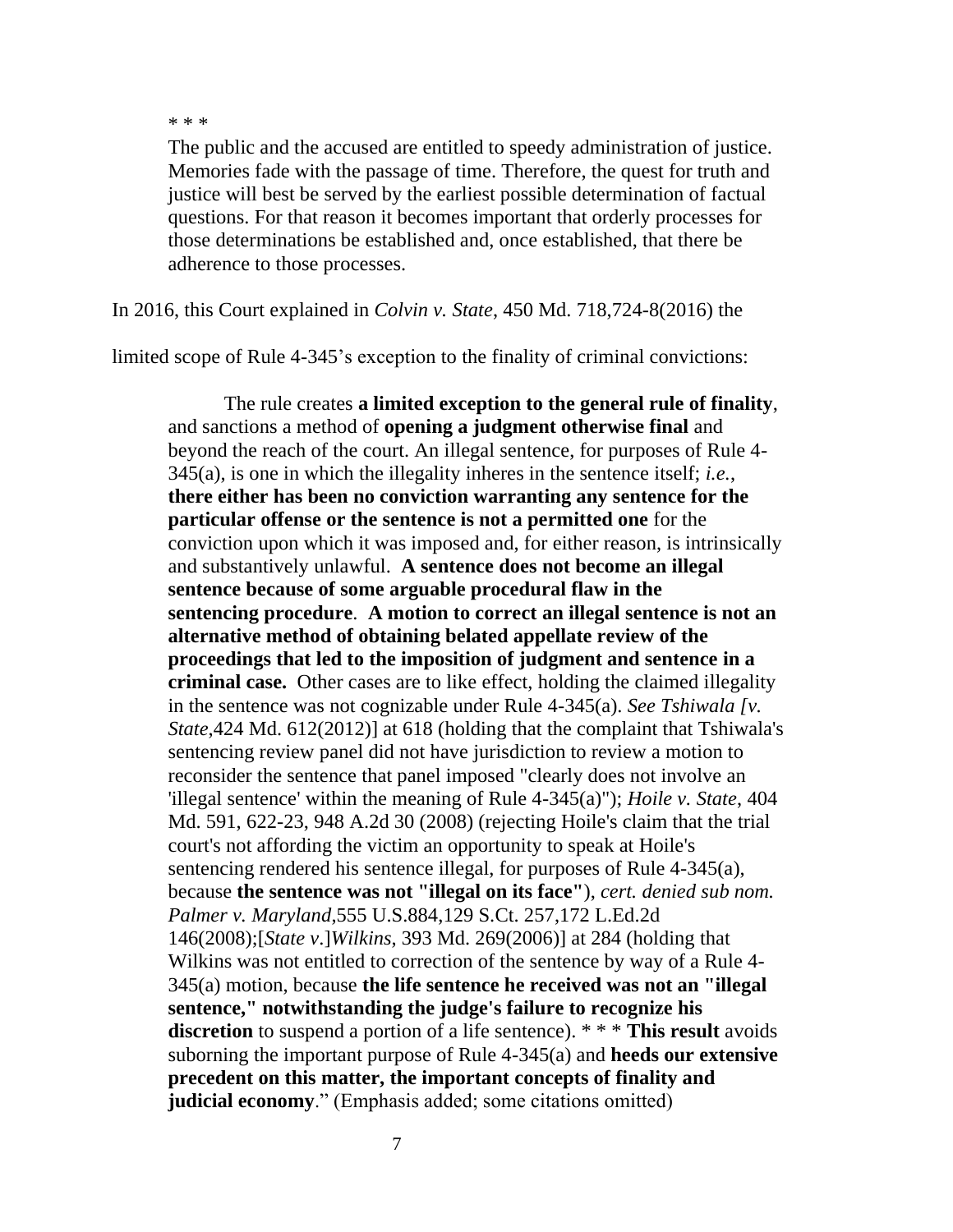In *Carter v. State*, 461 Md. 295,337–39(2018), this Court reaffirmed the

distinction between a sentence "illegal on its face" that can be challenged under

Rule 4-345, and other challenges to sentencing proceedings that cannot. The

Court stated in language equally applicable here:

In *Kanaras* [357 Md. 170(1999)], the Court **distinguished between sentences that are "inherently" illegal and those that are carried out in some illegal fashion**. How [criminal justice system officials] **are supposed to discharge their duties** under Maryland law **is inherent in the sentence, but what they do in practice is not.** As the Court stated in *Kanaras*, **other causes of action are more appropriate to litigate claims** that [criminal justice system officials] are **not carrying out their responsibilities**. *Kanaras*, 357 Md. at 185,742 A.2d 508. To the extent that Mr. Carter and Mr. Bowie are **challenging the actual practice** of the Parole Commission and the Governor in making parole decisions, their **claims are outside the scope of a motion to correct an illegal sentence.**

\* \* \* **the distinction between the** *existence* **of discretion and how that discretion is exercised was the distinction recognized in** *Kanaras* **between what is cognizable on a motion to correct an illegal sentence and what must be pursued in other causes of action.** (Italics in the original; emphasis in bold added; footnote omitted.)

In the post-conviction court below, there was no disagreement that the

original sentencing court was required to hold an individualized sentencing

hearing or about the *Miller/Montgomery* need for a conclusion about

incorrigibility, and the court below found that both had in fact occurred in

2006(E.199).

The General Assembly has provided crime victims a statutory interest in

the finality of criminal convictions. Subsection (b)(13) of Md. Code, Crim. Proc.

(CP)§11-1002 provides: "A victim of crime, victim's representative, or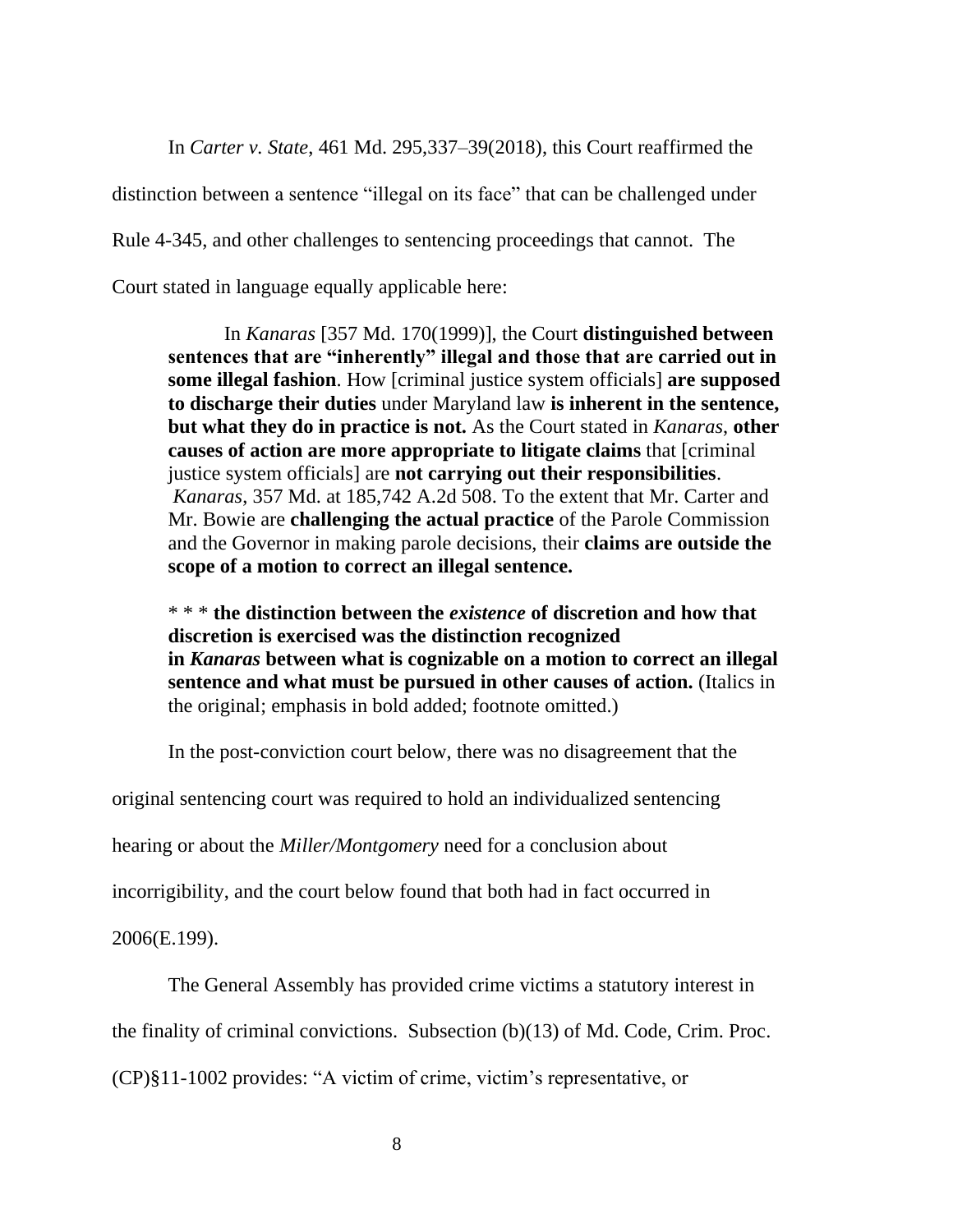witness...should be entitled to a speedy disposition of the case to minimize the

length of time the person must endure responsibility and stress in connection with

the case." This statute implements the sensitivity and respect guarantees provided

to crime victims in Article 47(a) of the Maryland Declaration of Rights.

The legal interest of victims and the public in finality is not unique to

Maryland. As the U.S. Supreme Court explained in *Calderon v. Thompson*, 523

U.S. 538,555-556(1998):

"Finality is essential to both the retributive and the deterrent functions of criminal law. 'Neither innocence nor just punishment can be vindicated until the final judgment is known.' *McCleskey* [v. *Zant*]*, supra,*[499 U.S. 467] at 491. 'Without finality, the criminal law is deprived of much of its deterrent effect.' *Teague* [v*. Lane*]*,supra,*[489 U.S. 288] at 309.

Finality also enhances the quality of judging. There is perhaps 'nothing more subversive of a judge's sense of responsibility, of the inner subjective conscientiousness which is so essential a part of the difficult and subtle art of judging well, than an indiscriminate acceptance of the notion that all the shots will always be called by someone else.' Bator, Finality in Criminal Law and Federal Habeas Corpus for State Prisoners, 76 Harv. L. Rev. 441,451(1963).

"\* \* \* Only with an assurance of real finality can the State execute its moral judgment in a case. **Only with real finality can the victims of crime move forward** knowing the moral judgment will be carried out. See generally *Payne* v. *Tennessee,* 501 U.S. 808,115 L.Ed.2d 720,111 S.Ct. 2597(1991). **To unsettle these expectations is to inflict a profound injury** to the 'powerful and legitimate interest in punishing the guilty,' *Herrera* v. *Collins,* 506 U.S. 390,421,122 L.Ed 2d 203, 113 S.Ct. 853(1993)(O'CONNOR, J.,concurring), an interest shared by the State and the victims of crime alike.(Emphasis added)."

Accord, *United States v. Herrera-Pagoada*, 14 F.4th 311,318(4th Cir.

2021)(upholding one-year limitations period statutorily imposed by Congress in

28 U.S.C. § 2255(f)(1) on federal criminal collateral attacks).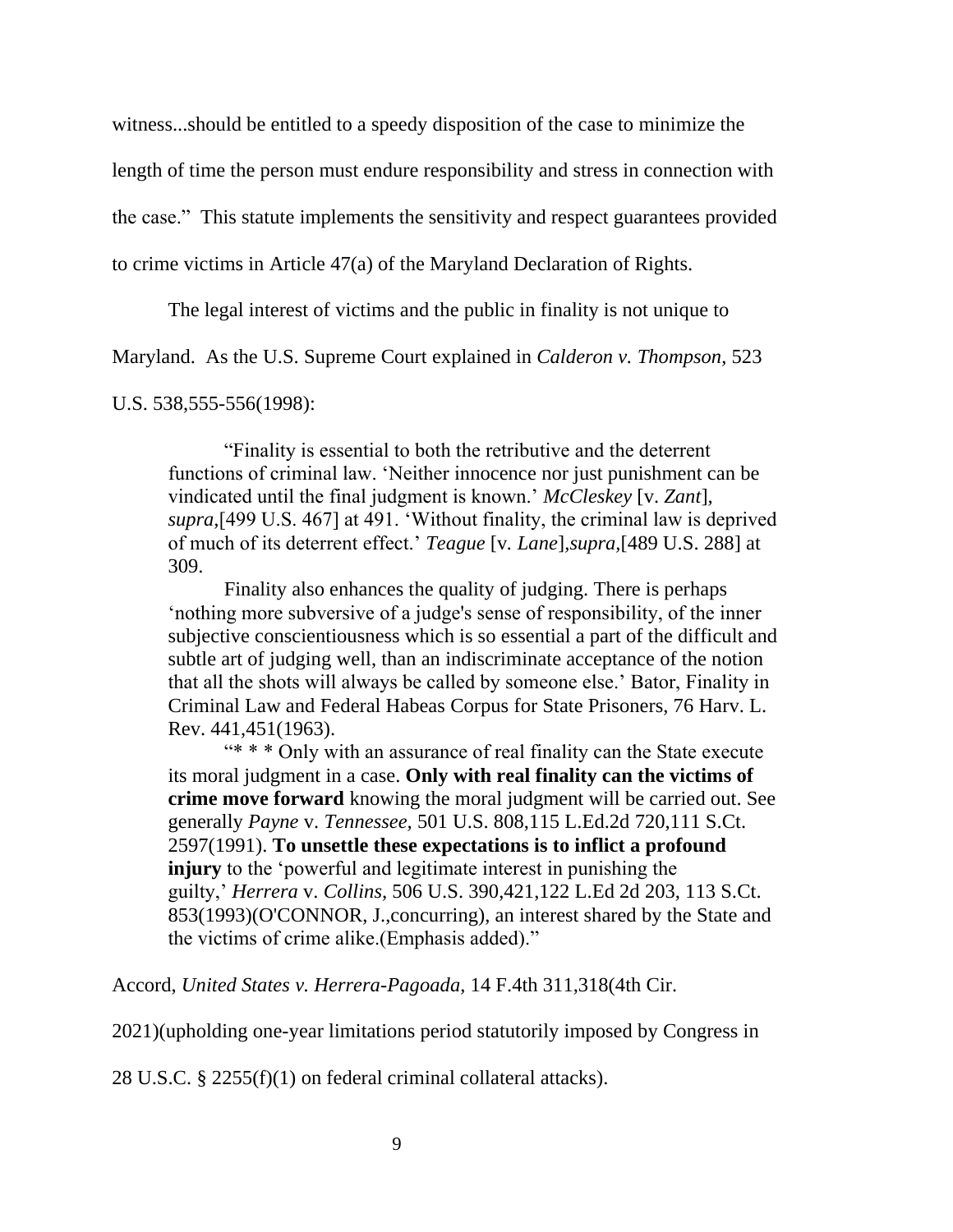In 1995, the General Assembly promulgated the explicit limits in the

Maryland Uniform Post-Conviction Procedure Act that protect crime victims from the "profound injury" caused by the abrogation of finality. Those limits include a ten year period, per CP§7-103(b), during which criminal judgments can be challenged on the grounds asserted by Malvo that "the sentence or the judgment was imposed in violation" of the federal constitution or state constitution or laws, CP§7-102(a)(1). The only statutory exception to this ten year period specified in the Act is one that allows the application of new retroactive Supreme Court or state constitutional holdings that have been issued about rights "not previously recognized", CP§7-106(b). As explained in *Lopez v. State*, 433 Md. 652,660(2013):

"In 1995, the General Assembly overrode the holding in *Creighton* [*v. State,* 87 Md.App.736(1991)] by deleting the provision that an application for post-conviction relief could be filed "at any time" and establishing a 10–year period of limitations. Chapter 258, Laws of Maryland 1995, *now codified at* CP§7–103(b)."

*State v. Schlick*, 465 Md. 566,575(2019)(by statute, a post-conviction petition "may not be filed more than 10 years after the sentence was imposed"). The Supreme Court in *Jones* confirmed that no retroactive 8<sup>th</sup> Amendment rights, such as requiring an "incorrigibility" finding *in haec verba*, are required. As a result, the statutory exception in the Act to the ten year filing requirement does not extend to collateral attacks like Malvo's that complain about the manner of the imposition of sentence or seek to establish new retroactive constitutional rights. If it did, every collateral attack would seek to establish a new constitutional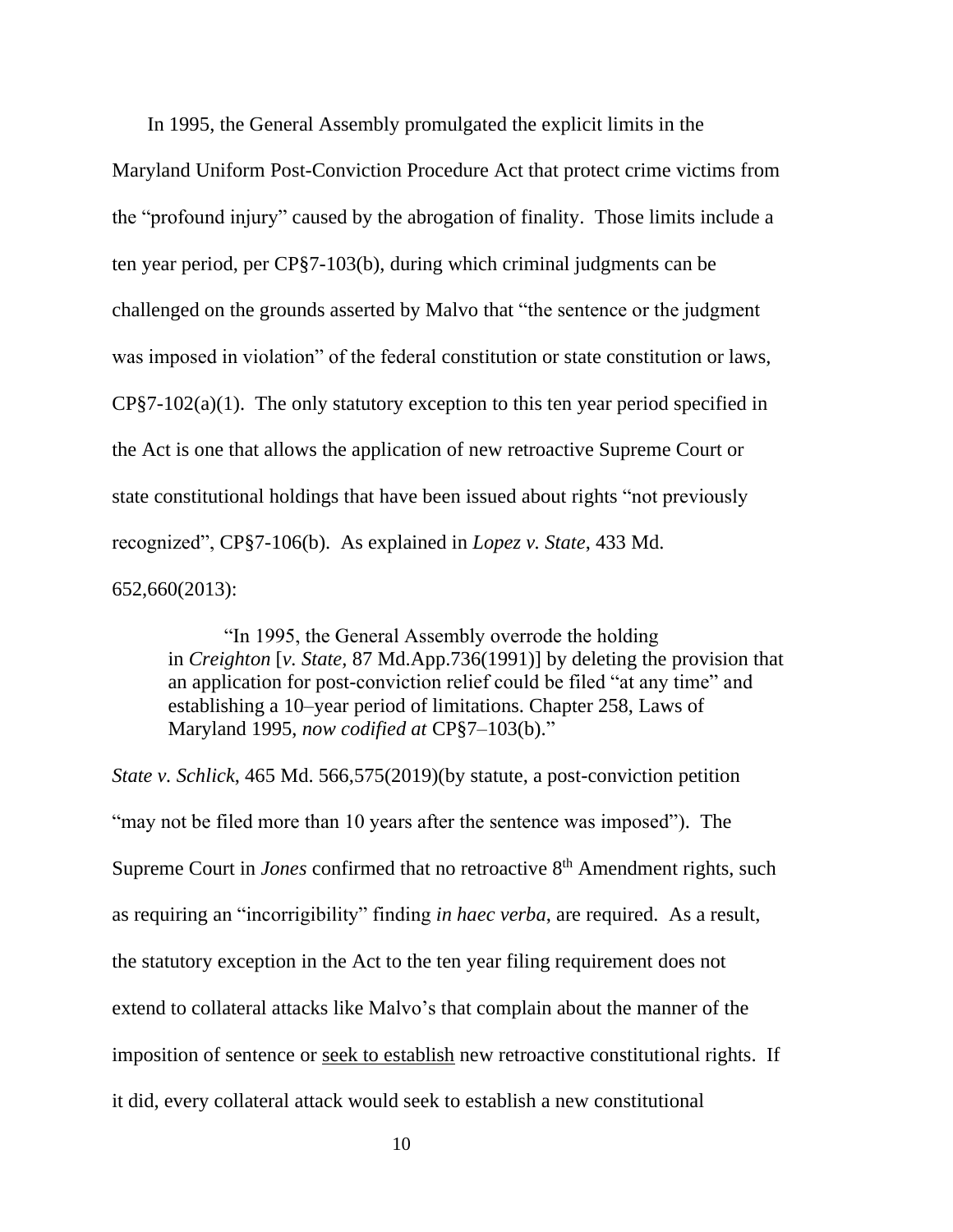justification and this narrow exception would entirely nullify the Act's ten year filing period and this Court's *Lopez* ruling.

As a result, the statutory ten year period codified at CP§7-103(b) governs this post-conviction challenge to the finality of the manner of the imposition of Malvo's sentence, whether or not Malvo invoked it as a basis of jurisdiction. For the same reason, Rule 4-345 which has no time limitation, cannot displace the Act as the jurisdictional basis for a collateral attack on the manner in which a sentence is imposed since court rules cannot override laws enacted by the General Assembly. *State v. Diggs*, 24 Md.App. 681,682(1975)(the Maryland rules "have the force of Law, until rescinded, changed, or modified by the said Judges [of the Court of Appeals], or the General Assembly. Constitution of Maryland, Art. IV,§18; *Wilson v. State,* 227 Md. 99[1961]"); *Brown v. State,* 470 Md. 503,544(2020)(the courts "do not have authority to retroactively redraft [by rule] the legislation that actually was enacted").

In addition to Malvo's statutory violation of the Act's ten year filing period, Malvo seeks to evade another limitation in the Act. The Act requires as a precondition to post-conviction relief that unless the defendant carries the burden of showing that "special circumstances" exist, an allegation of error is "deemed waived" if the defendant could have but failed to make the allegation on direct appeal or in an application for leave to appeal, CP§7-106(a). Malvo could have, but did not, complain at his sentencing about a failure to follow *Roper,* which the post-conviction court below pointed out, and Malvo also could have complained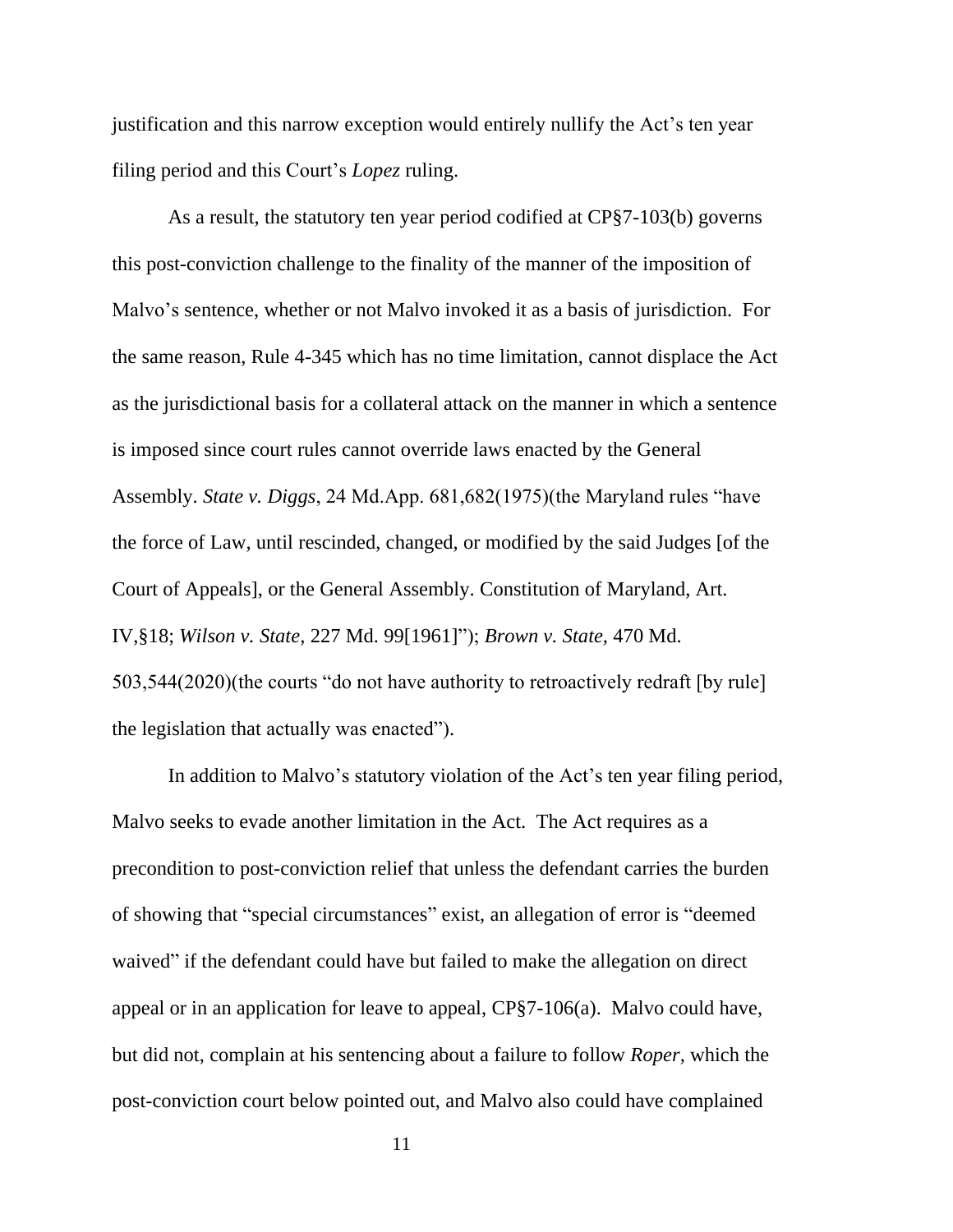while his motion to reduce sentence was pending about a failure to follow *Graham* or *Miller.* He did neither and in his instant challenge he has not sought to carry his statutory burden of showing "special circumstances" that will excuse the Act's statutory waiver of his attack on the finality of his comprehensive presentence presentation in 2006.

Furthermore, even in timely collateral attacks on death penalty sentences, this Court has repeatedly held that new sentencing hearings may not be based on belated requests to withdraw and redo strategic decisions arrived at in hindsight. *State v. Borchardt*, 396 Md. 586,604(2007) (quoting *Strickland v. Washington*, 466 U.S. 668,690(1984), "[S]trategic choices made after thorough investigation of law and facts relevant to plausible options are virtually unchallengeable"); *Oken v. State,* 343 Md. 256,283(1996) ("it is all too easy for a court, examining counsel's defense after it has proved unsuccessful, to conclude that a particular act or omission of counsel was unreasonable. *A fair assessment of attorney performance requires that every effort be made to eliminate the distorting effects of hindsight*..."; italics in the original).

In sum, Malvo's desire to redo his sentencing strategy is both untimely and not permitted by Maryland law. In addition, it disrespects his crime victims and does not treat them with sensitivity for their losses or with dignity, all in violation of Article 47(a) of the Maryland Declaration of Rights. Such belated changes of a prior sentencing strategy, and Malvo's 2017 departure from his 2006 efforts to provide closure for the victims' representatives, treats victims' representatives as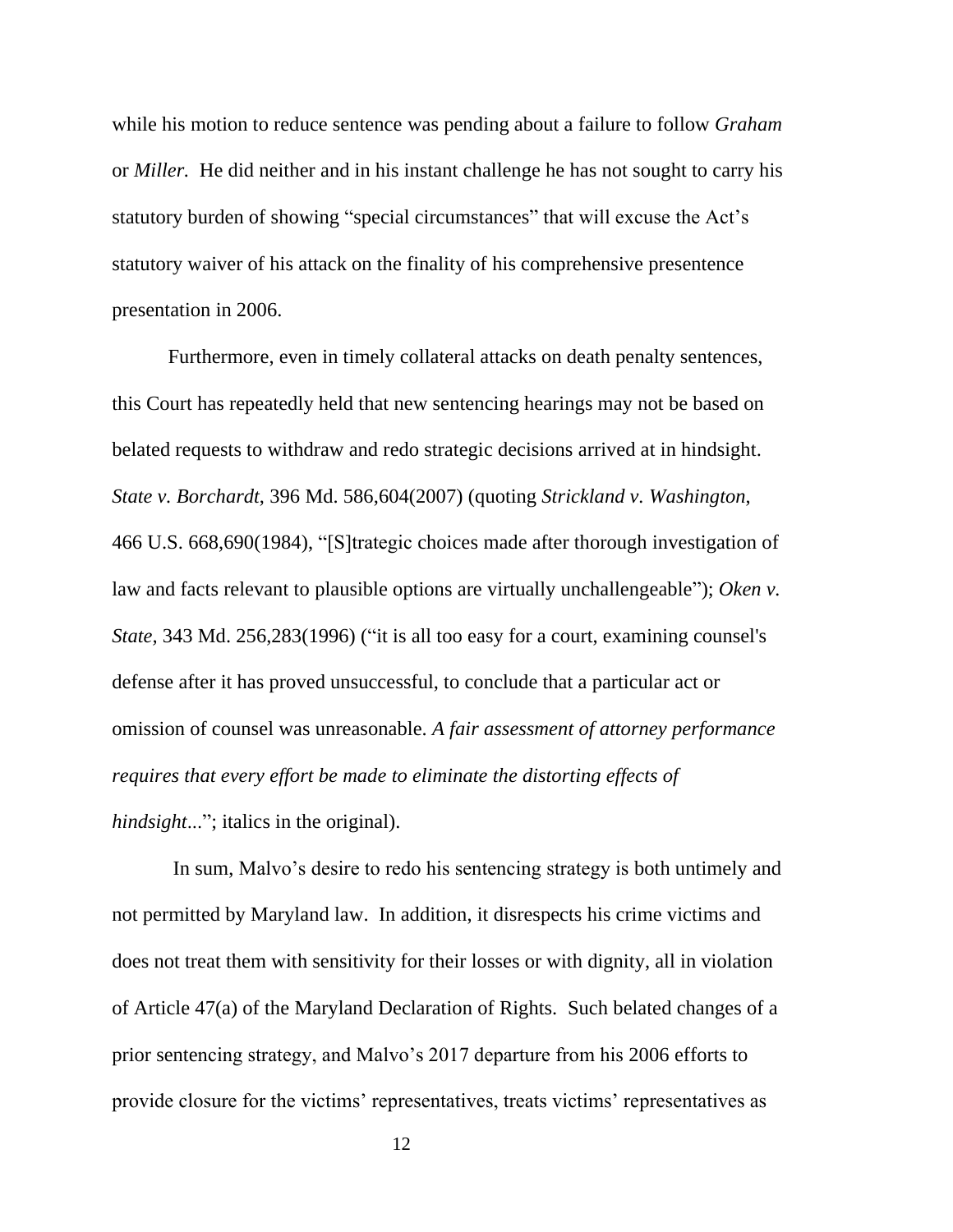meaningless pawns to be casually manipulated whenever beneficial to the defendant. This is not unlike a defendant seeking judicial leniency for paying victim restitution prior to sentencing, and then stopping the restitution check shortly after sentence is pronounced.

For these reasons, the court below was correct that there is no jurisdiction for Malvo's current challenge under Rule 4-345 in this case, or if Malvo were correct, in every case so long as defendants allege a constitutional violation, despite the contrary language in CP§7-102(a)(1). As this Court stated in *Colvin*, *supra*, "A sentence does not become an illegal sentence because of some arguable procedural flaw in the sentencing procedure. A motion to correct an illegal sentence is not an alternative method of obtaining belated appellate review of the proceedings that led to the imposition of judgment and sentence in a criminal case [and thereby also evading CP§7-109]." Although post-conviction rule-based motions to challenge illegal sentences in other states may encompass different subject matter, those different state procedures do not apply in Maryland or override the legislative actions of the Maryland General Assembly.

### **II. There are no factual no circumstances in this case that warrant allowing this defendant to redo and contradict his original strategic sentencing presentation.**

#### *A. Maryland does not have mandatory life without parole sentences for juveniles and also does not require per se findings of incorrigibility.*

Had the Supreme Court ruled differently in *Jones* and retroactively required an explicit sentencing "incorrigibility" finding in every case where a juvenile was sentenced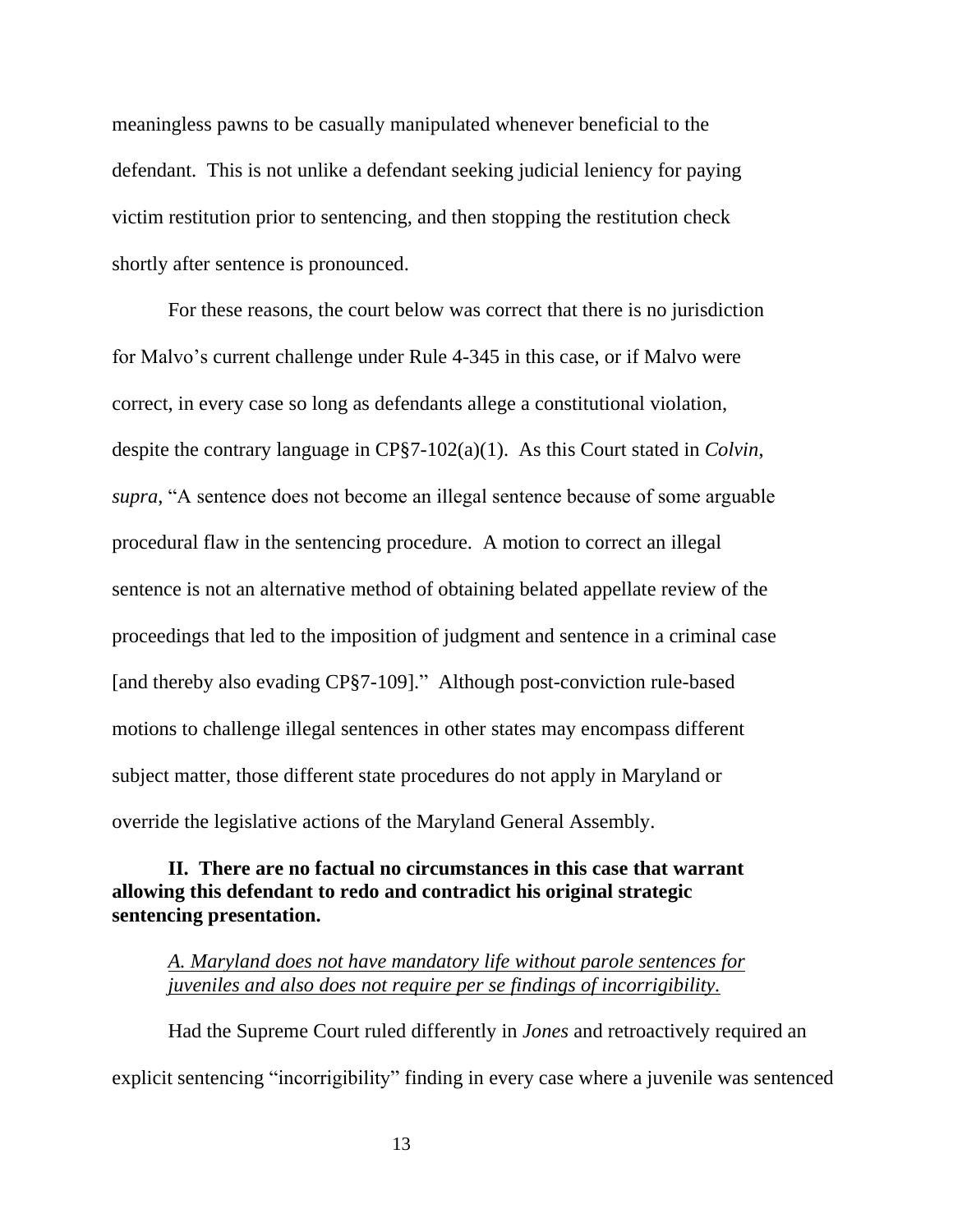to life without parole, then it is an open question whether entitlement, *per se*, to a particular *verbatim* sentencing finding would have overcome Malvo's decisions: not to blame others, to discuss and then not ask the sentencing court for special juvenile treatment, and to rely at sentencing for leniency on his efforts to provide closure to his victims. However, no *per se* legal entitlement to a finding of incorrigibility emerged from the *Jones* case, and no *per se* finding has been independently required in Maryland.

### *B. Malvo, with the advice of experienced counsel, discussed but expressly declined to ask the sentencing court for consideration of his juvenile status.*

Prior to his sentencing, Malvo was assisted by a team of well qualified lawyers and psychological experts who for years had prepared reports detailing his situation and background, all of which were submitted to the sentencing court in this highly publicized case. Malvo's attorneys in 2006, whom his current lead attorney approved (E.124), explained that Malvo was "one of the most intelligent, articulate people that [his attorneys] have encountered."(E. 124). Malvo's attorneys also told the sentencing court that "part of [codefendant John Muhammad's criminal] plan" that Malvo originally implemented was for Malvo, because he was a juvenile (and juveniles get more lenient judicial treatment), to take credit "for murders [by Muhammad that Malvo] didn't commit." Thereafter, Malvo, without asking the sentencing court for that special lenient juvenile treatment from the court that he had just finished discussing, proffered that he had now rejected and moved beyond his codefendant's direction to seek judicial leniency on the basis of his juvenile status. Specifically, Malvo's counsel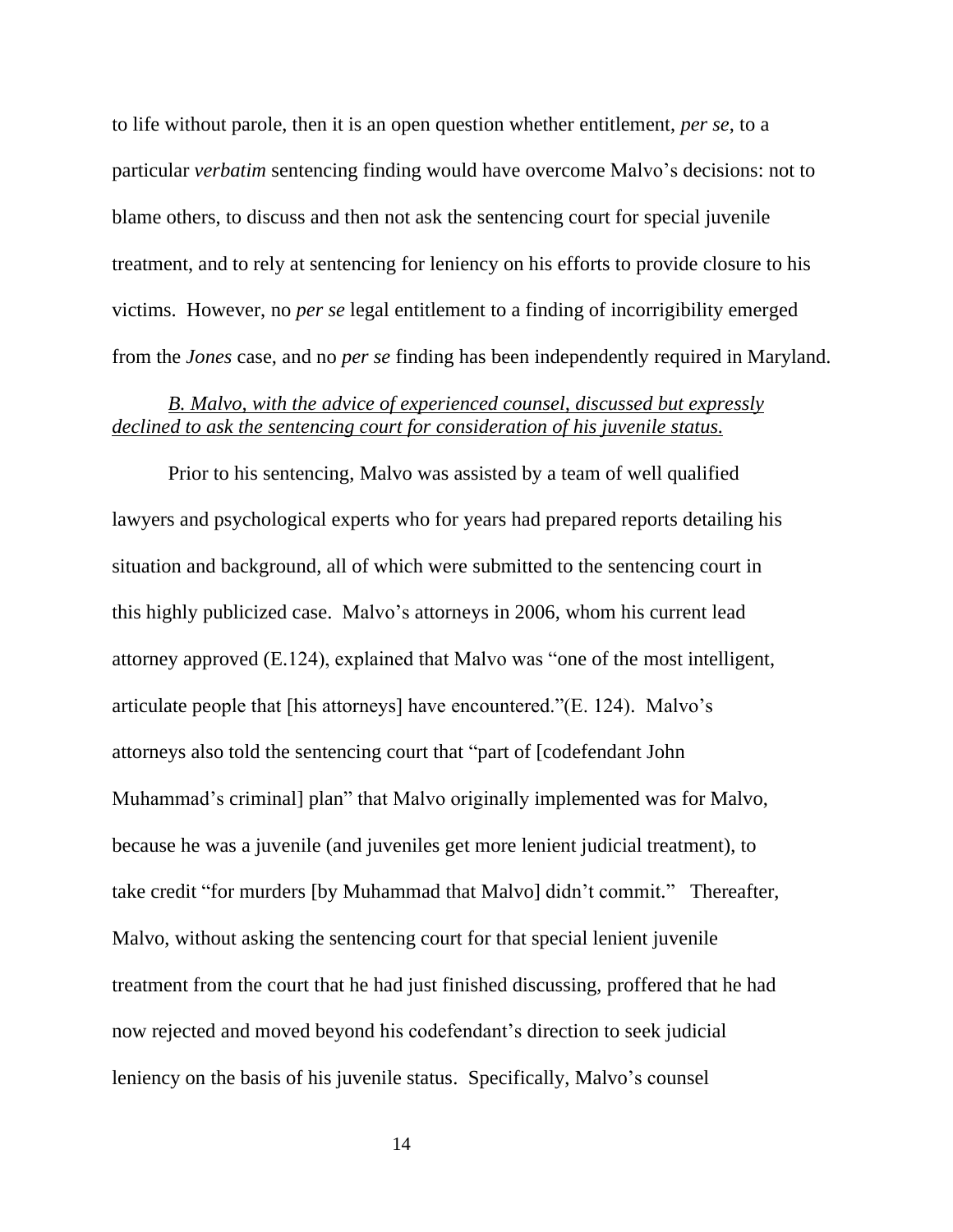explained that Malvo's prior perjury at Muhammad's Virginia trial was designed to exculpate Muhammad, but that since then, Malvo admitted he was a full partner in the crimes to which he pled guilty, and "accepted full and unmitigated responsibility for what happened in this community [in 2002]...without blaming other people"(*id*.), i.e., not his codefendant who befriended him during his juvenile years, nor his parents who did little to ameliorate his difficult childhood.

Malvo had more than four years after committing repeated murders at age 17 and 8 months, to decide what resolution he wanted of the charges against him while represented by well qualified counsel. Malvo then had five more years after his 2006 sentencing, while his motion to reduce his sentence was pending, to ask his sentencing judge to reconsider and reduce or suspend part of his life sentences. During that time, every mitigating factor mentioned in the Supreme Court decisions which Malvo, then in his late 20's, and now in his late 30's, raises regarding life sentences for juveniles, was discussed at length by the United States Supreme Court.

 Now in this Court more than fifteen years after his sentencing, Malvo seeks to take back the version of the offense and of his criminal behavior that Malvo presented to the sentencing court as the predicates for his sentencing, i.e., that he blamed no one else and that he was facilitating closure for his victims. In addition, he now disavows his volunteered repudiation at his 2006 sentencing of the idea that Malvo rely at sentencing on his juvenile status. Instead, he seeks to reopen the trauma for his victims by starting over and proffering a new and contradictory sentencing strategy before a successor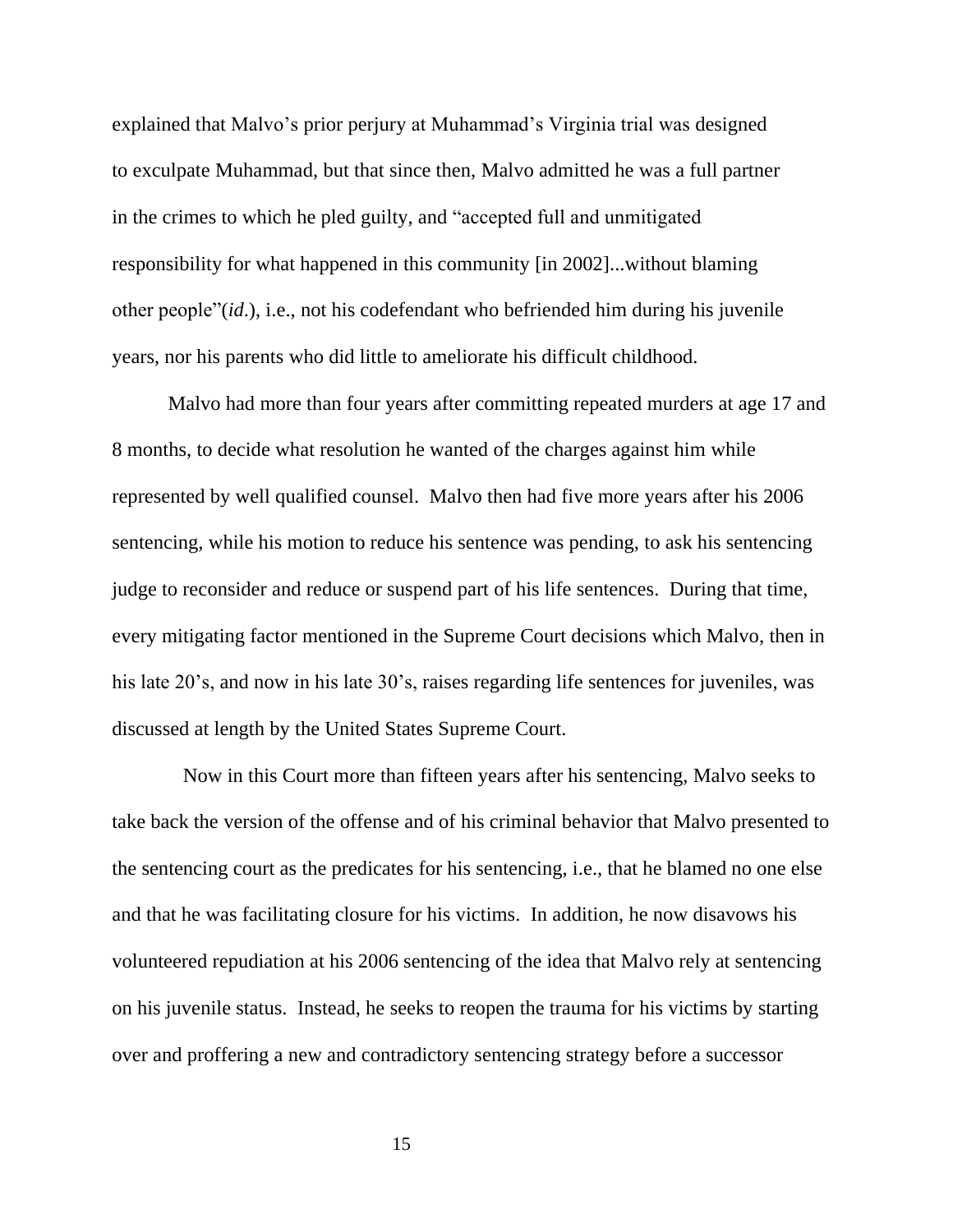sentencing judge. To justify this retraumatization of his victims, Malvo relies on legal analyses and issues never presented to the post-conviction court below.

When a counseled defendant informs a court that the defendant does not want certain rights, e.g. a jury trial, then no jury trial need occur. Similarly, when a defendant who is then an adult and is represented by counsel explicitly informs a court that he takes full responsibility for his actions and is abandoning a prior plan that included seeking a sentencing benefit based on his juvenile status (that still attached for a few more months at the time of his crime), a court is not bound to engage in the "useless act" of analyzing at length the defendant's abandoned sentencing submission. *Foster v. Alabama*, 577 U.S. 1188(2016)(THOMAS & ALITO, JJ., concurring: Defendants at sentencing can choose to waive and forgo "any entitlement to relief" under *Miller* and *Montgomery*); *Jones v. Commonwealth*, 293 Va. 29,39 fn.4, 795 S.E.2d 705,710(2017)(same,citing cases); *[Sims](https://advance.lexis.com/api/document/collection/cases/id/3RX4-3JT0-003G-21KX-00000-00?page=549&reporter=3200&cite=319%20Md.%20540&context=1000516)  v. State*[, 319 Md. 540,549\(1990\)\(](https://advance.lexis.com/api/document/collection/cases/id/3RX4-3JT0-003G-21KX-00000-00?page=549&reporter=3200&cite=319%20Md.%20540&context=1000516)when a "useless act" is involved, "we will excuse the absence of literal compliance"); *Jackson v. Taylor*, 353 U.S. 569,574(1957)(courts do not "require the doing of a useless act.") Given the permissiveness of the original sentencing court that accepted and considered all of Malvo's extensive submissions[E.18-E.82], Malvo actually received more judicial consideration of his juvenile status than his own position at sentencing required or warranted.

In addition, because Malvo disclaimed relying for leniency on his juvenile status when that status was drawing to a close at the time of his murders, and then failed to raise his 2002 juvenile status during the five additional years when his pending motion to amend his sentence could have addressed this reversal of his position, Malvo's current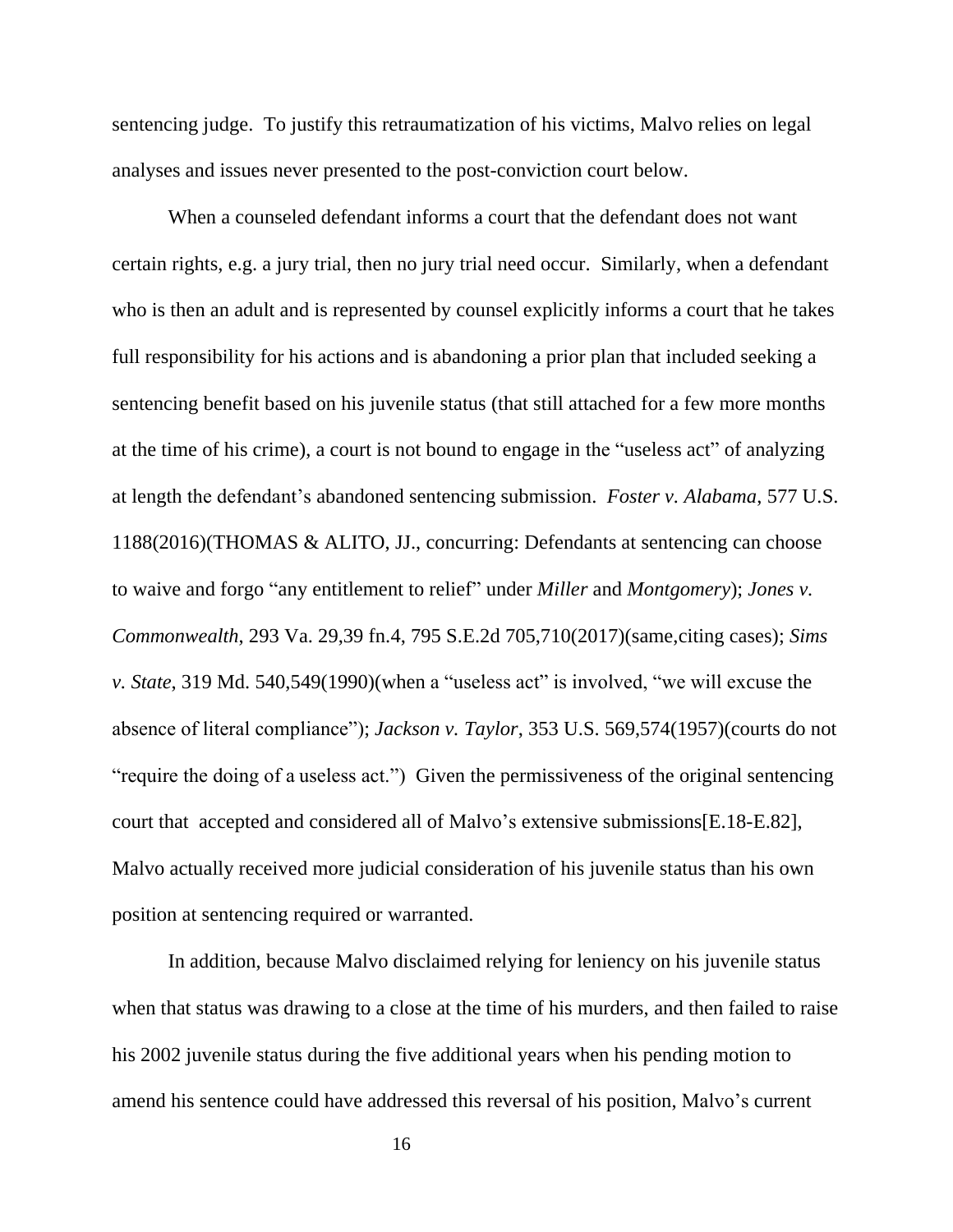claim to special juvenile findings is "deemed waived" as a matter of law under the Maryland Uniform Post-Conviction Procedure Act, CP§7-306(b). Even if it had not been deemed waived, it would constitute invited error.

Under the "invited error" doctrine, "a defendant who himself invites or creates error cannot obtain a benefit ... from that error." *Klauenberg v. State*, 355 Md. 528, 544(1999). "The doctrine of invited error is based on reliance interests similar to those that support the doctrines of equitable and promissory estoppel." *United States v. Morrison*, 771 F.3d 687,694(10th Cir.2014) (citation omitted) (cleaned up). "Having induced the court to rely on a particular erroneous proposition of law or fact, a party may not at a later stage use the error to set aside the immediate consequences of the error." *Id.*; *State v. Rich*, 415 Md. 567,574(2010)(defendant's appeal limited to the "argument actually asserted by his trial counsel.") Malvo's actions fall within the category of "a number of situations in which a defendant disputes decisions initially prompted or condoned by his or her actions[.]"*Allen v. State*, 89 Md.App. 25,43(1991); *Rich, supra at* 575(" 'The [invited error] doctrine stems from the common sense view that where a party invites the trial court to commit error, he cannot later cry foul on appeal.'", quoting *United States v. Brannan*, 562 F.3d 1300,1306(11th Cir.2009) ).

In addition, the doctrine of estoppel forecloses Malvo's complaints about his sentencing. While this post-conviction case was pending, Malvo briefed and argued virtually identical substantive claims about the unconstitutionality of imposing life sentences upon him in the United States Supreme Court in No. 18-217, *Mathena v. Malvo*. The record in the instant case reflects that Malvo called the attention of this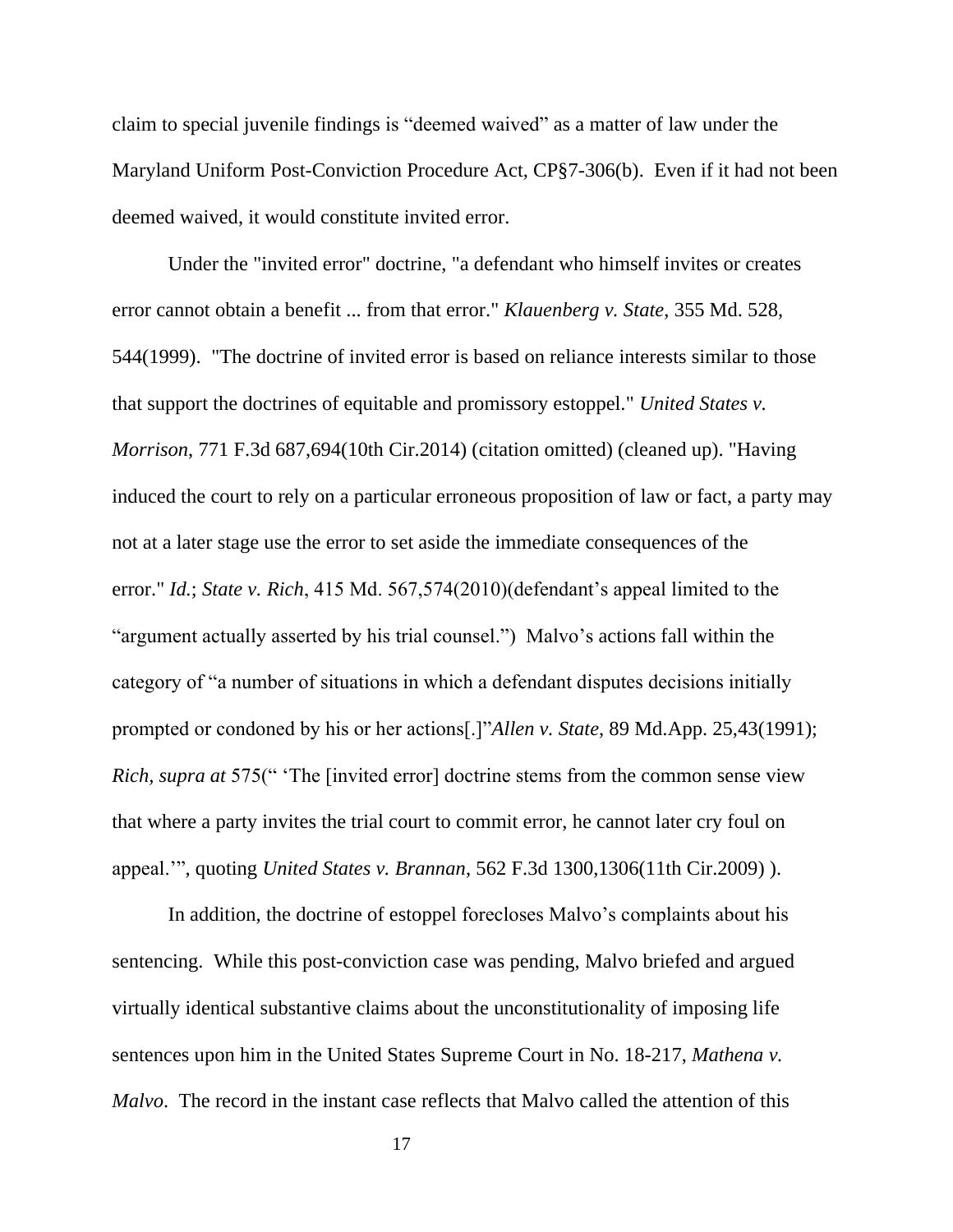Court this to his U.S. Supreme Court case, as well as to Malvo's successful Virginia federal court sentencing challenge (in Malvo's 1/2018 Petition to this Court at p.3 fn.1); to Malvo's successful appellate ruling in that same case (in Petitioner's "Notice of Supplemental Authority" filed in this Court on 6/22/2018); and to the disposition of the U.S. Supreme Court review of his Virginia federal sentencing challenge (by Petitioner's letter to this Court dated March 4, 2020 advising that his Virginia federal case was dismissed in the Supreme Court).

Malvo's brief (p.14) recounts that in the Supreme Court in *Mathena v. Malvo,* after full briefing and oral argument on the merits in the Supreme Court, including briefing by this Amicus, and after the case was taken under submission, Malvo and the State of Virginia submitted a stipulation in which both parties stated, pursuant to U.S. Supreme Court Rule 46.1, "that the case be dismissed in light of legislation signed today [February 24, 2020] by the Governor of Virginia." (Referenced in the Supreme Court docket entry dated 2/24/2020, submitted by Petitioner to this Court on March 4, 2020.) The legislation at issue, Virginia HB35, made all juveniles sentenced to life imprisonment in Virginia eligible for parole after twenty years of incarceration, which in Malvo's case had not then and still has not occurred. Malvo's Supreme Court stipulation to dismiss his Eighth Amendment challenges to his Virginia life sentences due to the signing of new legislation that allowed reconsideration in the future of his Virginia life sentences, cannot be distinguished from this case. As Malvo notes (Br.,p.15), the Maryland legislature enacted new legislation, the 2021 Juvenile Restoration Act, that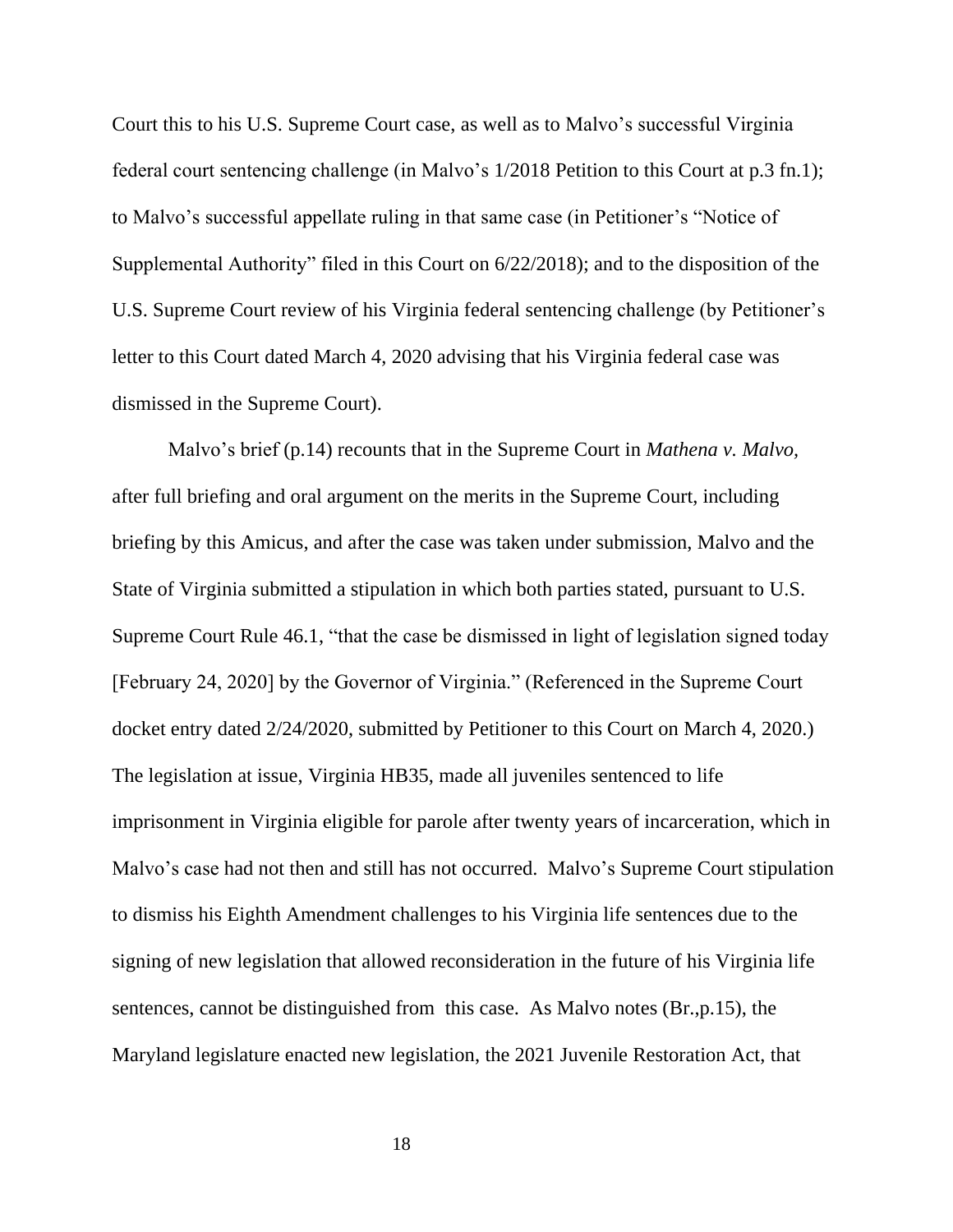allows reconsideration at a new sentencing of Malvo's Maryland life sentences in the future.

Although Malvo took the position in the Supreme Court in 2020 in his Supreme Court case that the new Virginia state legislation that would apply to him in the future warranted a dismissal of his constitutional Eighth Amendment objections to his Virginia life without parole sentences, Malvo takes a contrary position in this Court about the new Maryland legislation that has the same effect. However, a litigant is equitably bound, including by both collateral and judicial estoppel, from taking inconsistent positions in order to avoid the appearance of forum and judge shopping, gamesmanship, and unjustifiable litigiousness. As this Court stated in *Bank of New York Mellon v. Georg*, 456 Md. 616,653(2017):

"[J]udicial estoppel is "a principle that precludes a party from taking a position in a subsequent action inconsistent with a position taken by him or her in a previous action*." Dashiell* [*v. Meeks*, 396 Md. 149(2006)] at 170,913 A.2d at 22 (citation and internal quotation marks omitted). "[J]udicial estoppel applies when it becomes necessary to protect the integrity of the judicial system from one party who is attempting to gain an unfair advantage over another party by manipulating the court system*."Id.* at 171,913 A.2d at 23."

This Court was repeatedly advised by Malvo of Malvo's Virginia federal court challenge as being "supplemental authority". Since Malvo has decided that his substantive Eighth Amendment "cruel and unusual" claims are no longer ripe for Supreme Court review and warranted dismissal in that forum on account of new state legislation, then that same position applies to Malvo in this Court. Litigants do not get a second chance at litigation in an inferior court after intentionally deciding they want to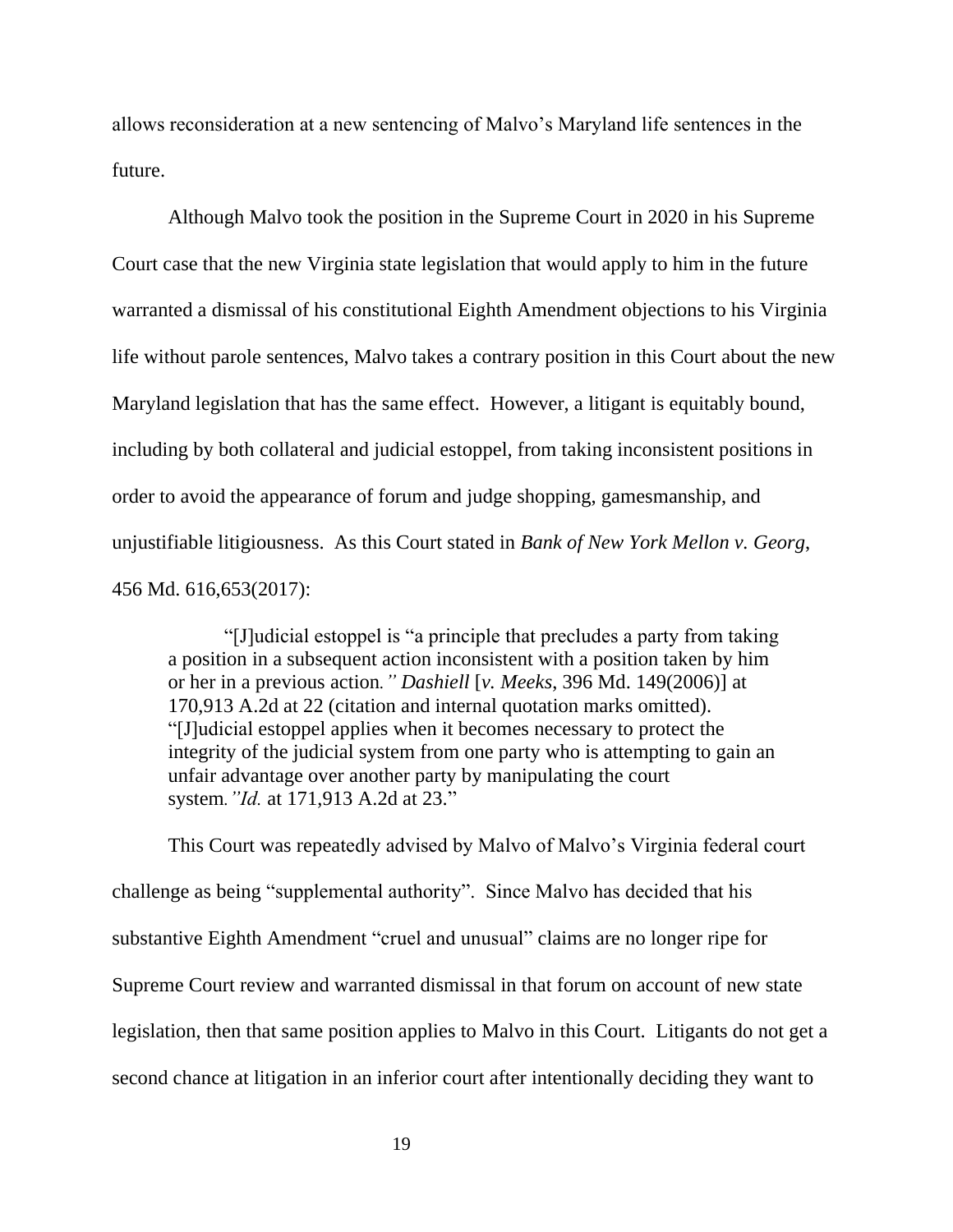dismiss their case in a higher court, i.e. the U.S. Supreme Court, nor can a litigant take inconsistent positions. For example, if Malvo were to stipulate that his new future Maryland sentence-reduction eligibility warranted a dismissal in this Court, Malvo could not then return to a lower court, e.g., the Court of Special Appeals, and seek to continue litigating his abandoned substantive cruel and unusual punishment claims in that forum.

### **III. Crime victims' Article 47(a) state constitutional rights cannot be overlooked.**

Crime victims in Maryland have a constitutional right to be treated with dignity, respect, and sensitivity during under Article 47(a) of the Maryland Declaration of Rights and under Md. Code,  $CP\S11-1002(b)(1)(same)$  & (b)(13). The emotional exhaustion, depression, and trauma experienced by a crime victim, albeit never ending, is greatly amplified at a resentencing.<sup>3</sup> During post-conviction challenges to a sentence, the factual details of the crime committed against victims are re-examined, including the painful details of the impact upon them of violent crimes which victims have frequently sought, after the original sentencing, not to further publicly describe. Those details include the terror that they felt when the chaos of the crime raged around them, and the nightmares about the crime that still haunt them, which they manage to endure only with difficulty, counselling, and the passage of time. See, Jim Parsons & Tiffany Bergin, The Impact of Criminal Justice Involvement on Victims' Mental Health, 23 J.Traum.Stress 182- 183(2010); See also, Judith Lewis Herman, The Mental Health of Crime Victims: Impact

<sup>&</sup>lt;sup>3</sup> Presenting a victim impact statement is difficult task even by one familiar with the justice system. *See*, retired U.S. 4<sup>th</sup> Circuit Judge Michael Luttig's victim impact statement (viewed on 11/9/2021 at http://prodpinnc.blogspot.com/2016/04/judgemichael-luttigs-victim-impact.html).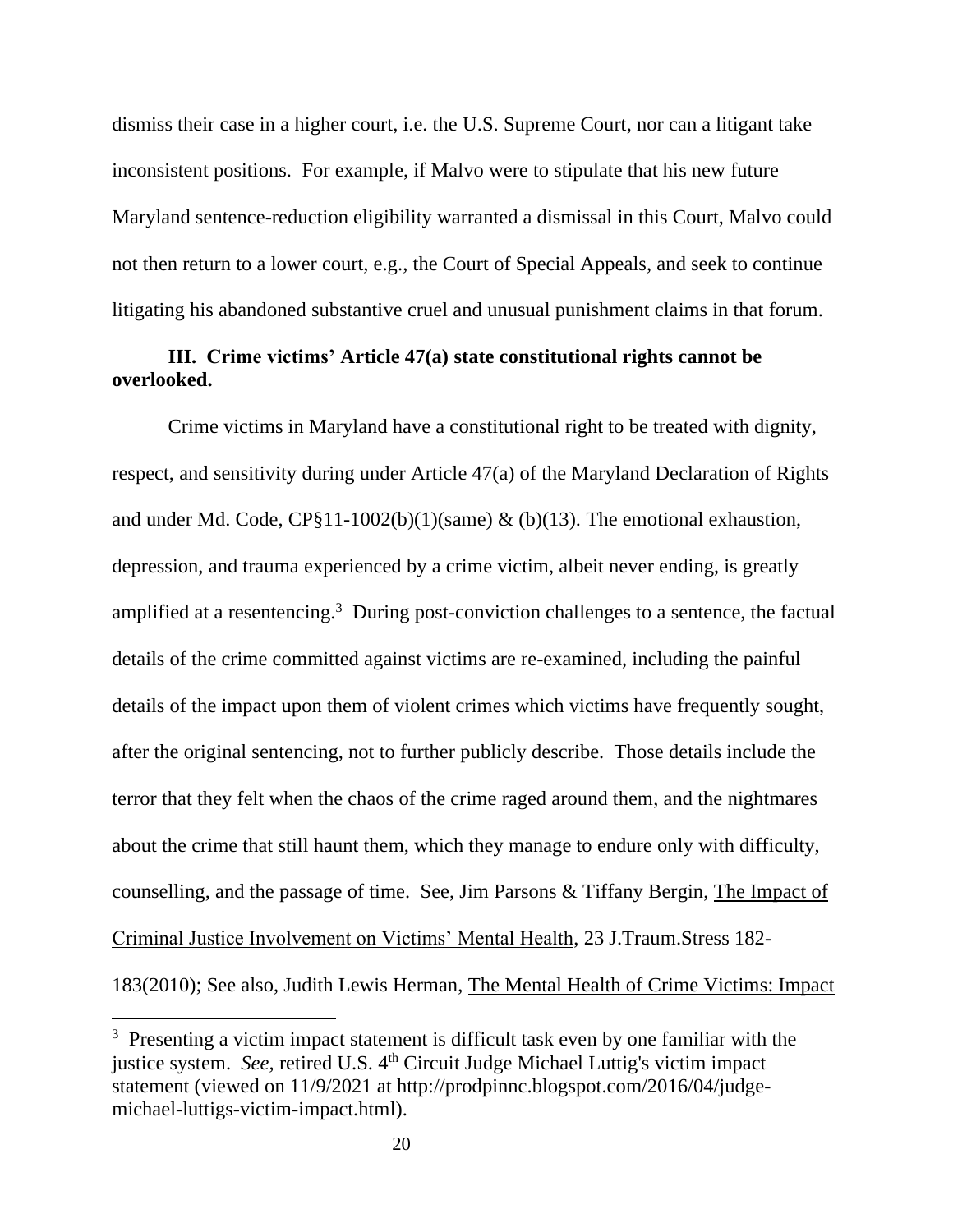of Legal Intervention, 16 J.Traum.Stress 159(2003). Despite this revived pain, victims do not turn a blind eye to such court hearings since victims often are the only individuals still available -- long after the original prosecutor, the investigators, and the original judicial officials have moved on or retired -- who can present a first-person account of the impact of a decades-old violent crime -- in order to provide a balanced presentation to a new sentencing court, in contrast to a defendant's self-interested partisan narrative. This places a heavy burden on victims who also undergo additional revictimization from again having to confront face-to-face, and be cross-examined by, their offenders at each new sentencing hearing. See, CP§11-403(c)("Cross-examination of Victim or Victim's Representative").

The Maryland legislature has recognized this cost to crime victims and addressed it in Article 47 and legislatively. CP§7-105; CP§§11-503 & 1002(b)(13)(crime victims "should be entitled to a speedy disposition of the case to minimize the length of time the person must endure the responsibility and stress in connection with the case." Emphasis added.) See, *United States v. MacDonald*, 435 U.S. 850,853-54(1978)("The rule of finality has particular force in criminal prosecutions because 'encouragement of delay is fatal to the vindication of the criminal law.' *Cobbledick v. United States*, 309 U.S. [323(1940)] at 325. See also *DiBella v. United States*, 369 U.S. [121(1962)], at 126."); *Abney v. United States*, 431 U.S. 651,661(1977)('wholly unrelated to the propriety of any subsequent conviction', individuals should not be forced, with certain exceptions, to endure the personal strain, public embarrassment, and expense of a criminal trial more than once for the same offense.").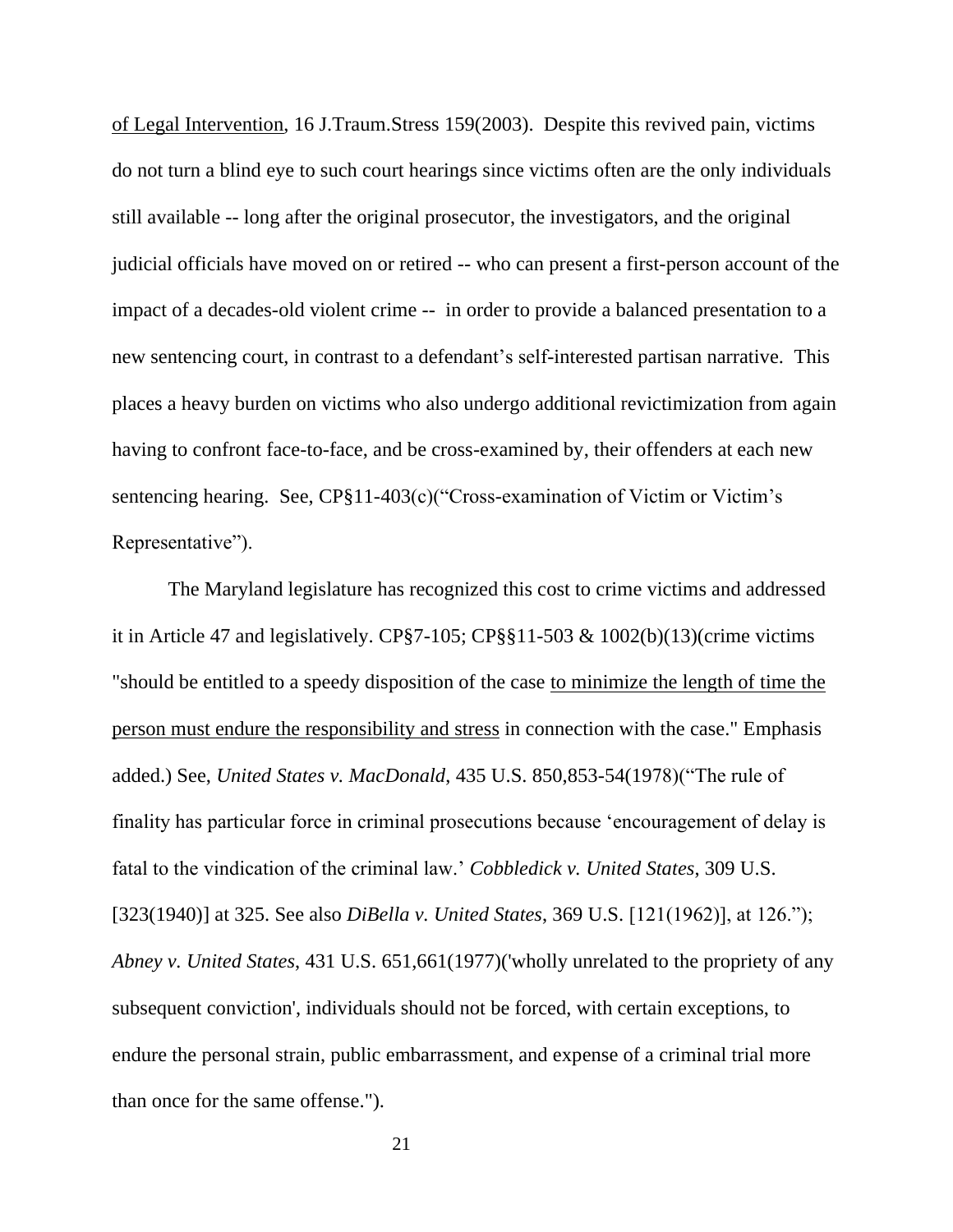This Court has stated that consistent with Article 47(a) of the Maryland Declaration of Rights "trial judges *must* give appropriate consideration to the impact of crime upon the victims." *Lopez* v. *State*, 458 Md. 164,176(2018)(quoting *Cianos* v. *State*, 338 Md. 406,413(1995)). Despite Malvo's claimed efforts to promote closure for his victims and "make some amends"(E.124), Amicus Nelson Rivera has invested considerable effort, expense, and repeatedly suffered emotional retraumatization in order to have his voice heard: in Malvo's pending Maryland federal district court habeas case (*Malvo v. Mathena*, PJM 13-1863 (D. Md.)(Pet.Br.14)); in Malvo's Maryland state court cases being reviewed here; and in Malvo's U.S. Supreme Court *Malvo v. Mathena* case that originated in the District of Virginia.

Now, more than a decade after sentencing and after expiration of both the five year period for seeking a reduction in sentence and the ten year period for filing under the Maryland Unform Post-Conviction Procedure Act, Malvo seeks to disavow his original sentencing presentation and to turn it on its head. Malvo seeks to take back and impeach his original pre-sentence admissions that he did not blame other people, i.e. his codefendant or his own family, that he accepted full and unmitigated responsibility for the crimes he voluntarily and knowingly committed at a time when he was 4 months shy of his 18th birthday, and that he did not wish to rely on his soon-to-end juvenile status but instead "to make some amends."(E.124)

As stated by Justice Cardozo, and quoted with approval in *Payne v. Tennessee*, 501 U.S. 808,827(1991), "justice, though due to the accused, is due to the accuser also. The concept of fairness must not be strained till it is narrowed to a filament. We are to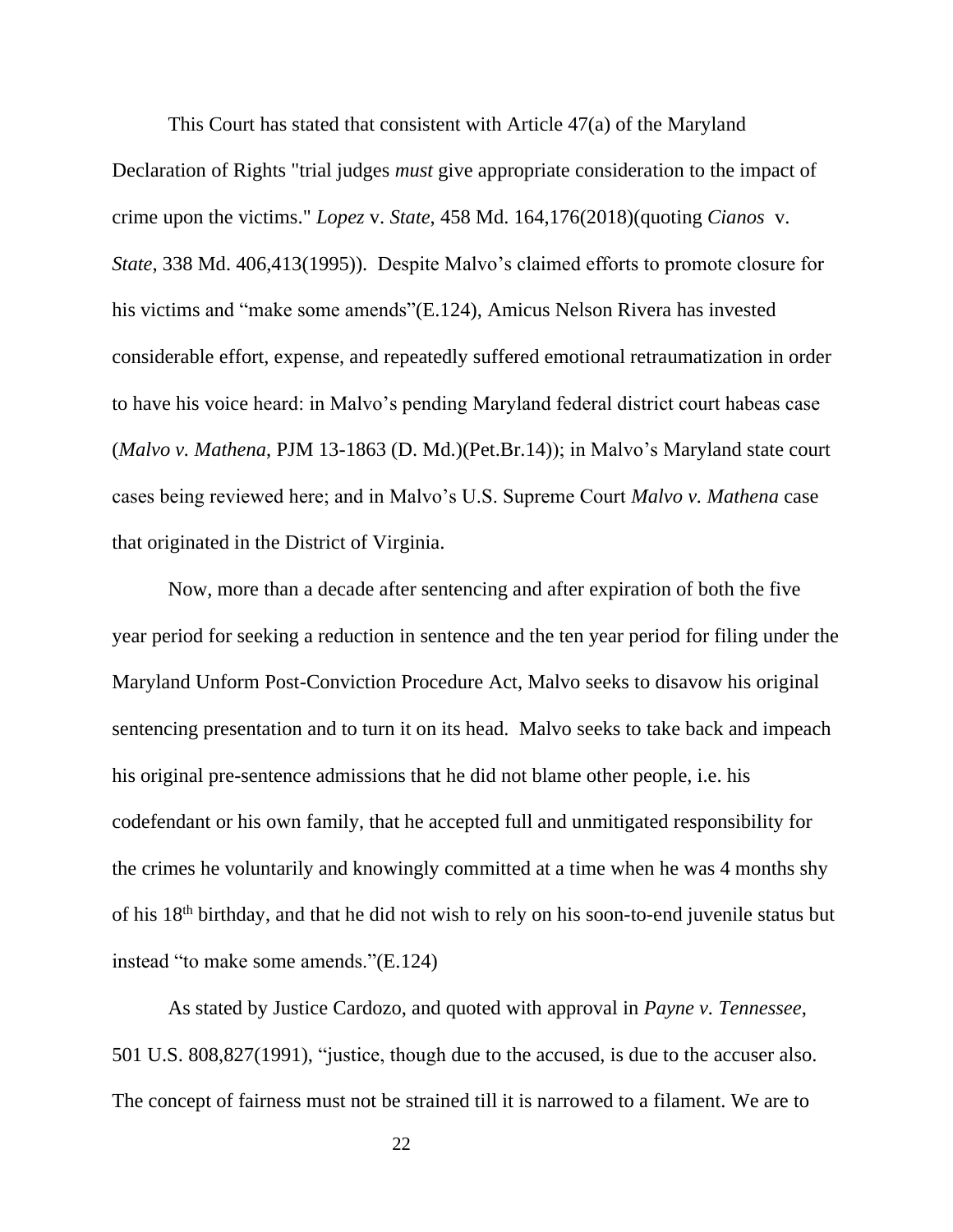keep the balance true." *Snyder v. Massachusetts*, 291 U.S. 97,122(1934)(emphasis added). "[I]n the administration of criminal justice, courts may not ignore the concerns of victims", *Morris v. Slappy*, 461 U.S. 1,14(1983).

It violates Maryland's constitutionally required Article 47(a)'s guarantees of respect and sensitivity that are due to Maryland crime victim's representatives to reopen sentencings more than a decade after imposition for the reasons Malvo asserts. In addition, the courts have been explicitly charged with enforcing victims' statutory rights and the state constitution.  $CP\S11-103(e)(1)$  provides that "In any court proceeding involving a crime against a victim, the court shall ensure that the victim is in fact afforded the rights provided to victims by law." (Emphasis added). Here, the victim's representative is entitled by legal precedent and equitable doctrines to be treated with sensitivity and respect, and this Court's ruling should recognize the courts' obligation to minimize the ongoing revictimization of a victim's representative constitutionally-based interests of "respect and sensitivity" required by Article 47(a) the Declaration of Rights and CP§11-103(e)(1), which outweighs a sentenced defendant's change of mind.

When post-conviction challenges are repackaged as challenges to "illegal sentences" that can be brought at any time, no victim's representative can ever feel assured that closure has occurred with respect to their enormous loss. Their ongoing fear of having to repeatedly recall and present the crime and describe all the injuries they suffered in a public courtroom is unlike the experience of a testifying criminal justice expert, and causes renewed pain, trauma, and anguish that makes victims wonder if they can dredge up and articulate publicly for a new judge their pain and old memories which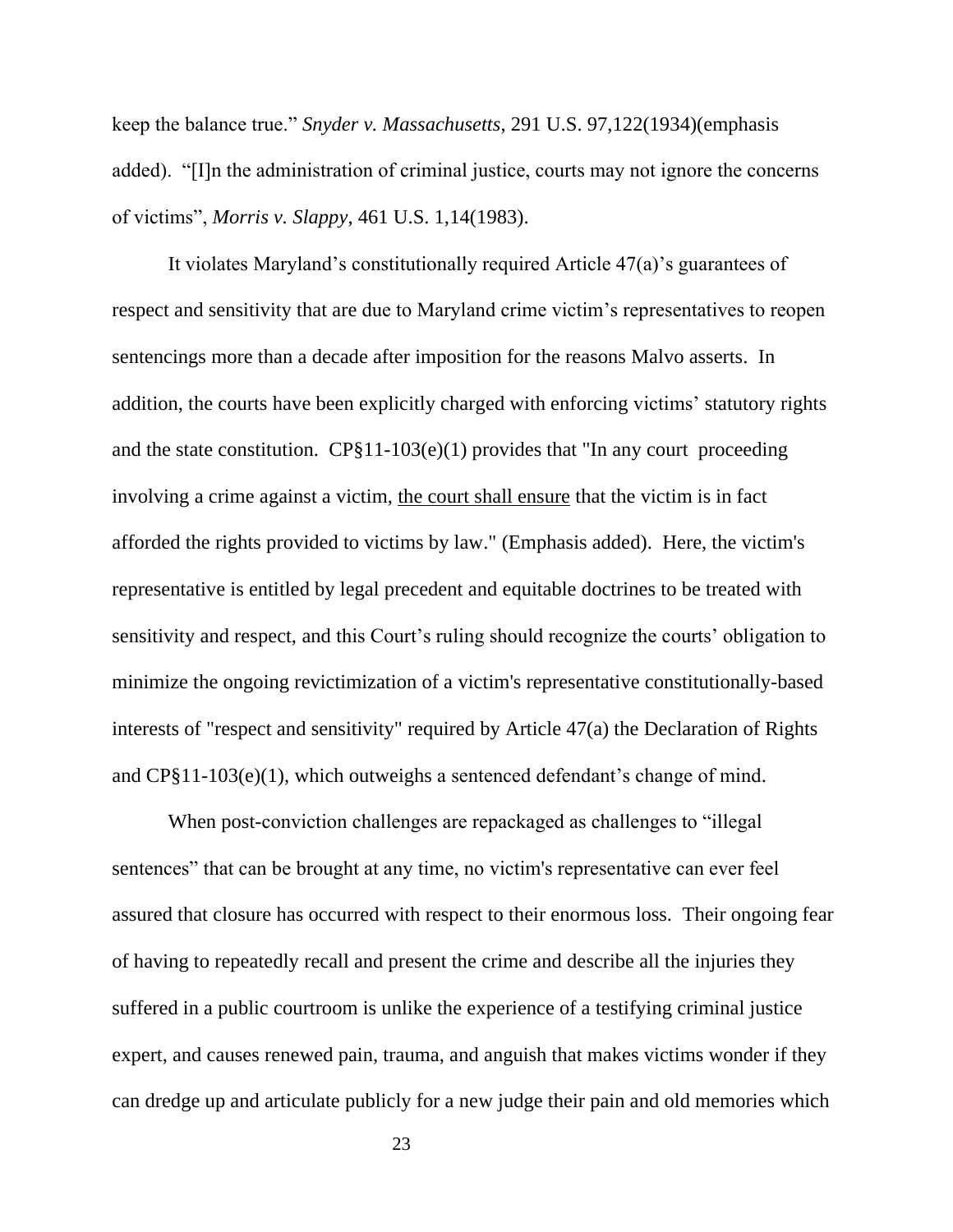force them, emotionally back to the time of the crime, due to filings by defendants who are not discouraged by costs, sanctions for untimely filings, or changes of their strategy in hindsight.

The legislature and citizens of Maryland, by enacting Article 47 of the Declaration of Rights, affirmatively provided crime victims constitutional guarantees bolstering crime victims' statutory rights that protect against such unwarranted revictimization and pain, absent specific legislatively defined thresholds being met, e.g.,  $CP\$ §§7-103(b),106(b)&(c), and 109(a). While defendants can ask for sentencing reconsideration under Rule 4-345(e) within 90 days of sentencing determined within five years of sentencing, and Malvo did, that jurisdictional period, which has expired provides a timeline of finality for victims. Consequently, Rule 4-345(a) does not automatically, without any discussion of the limitations of the Maryland Uniform Post-Conviction Procedures Act, extend the five-year period for resentencing indefinitely, and in addition, thereby allow a subsequent appeal here by right, instead of by Application for Leave to Appeal, thereby also nullifying CP§7-109. Allowing such unauthorized filings improperly denies finality to the rule of law and to the requirement to treat victims justly, i.e., with "dignity, respect, and sensitivity during all phases of the criminal justice process" which the courts are obligated to "ensure." CP§11-103(e)(1).

As the court below agreed, the legislature has decreed that murder victims and their representatives have a right to expect that litigation by convicted offenders over the fairness of their sentencing allocution will not drag on forever but will comply with law,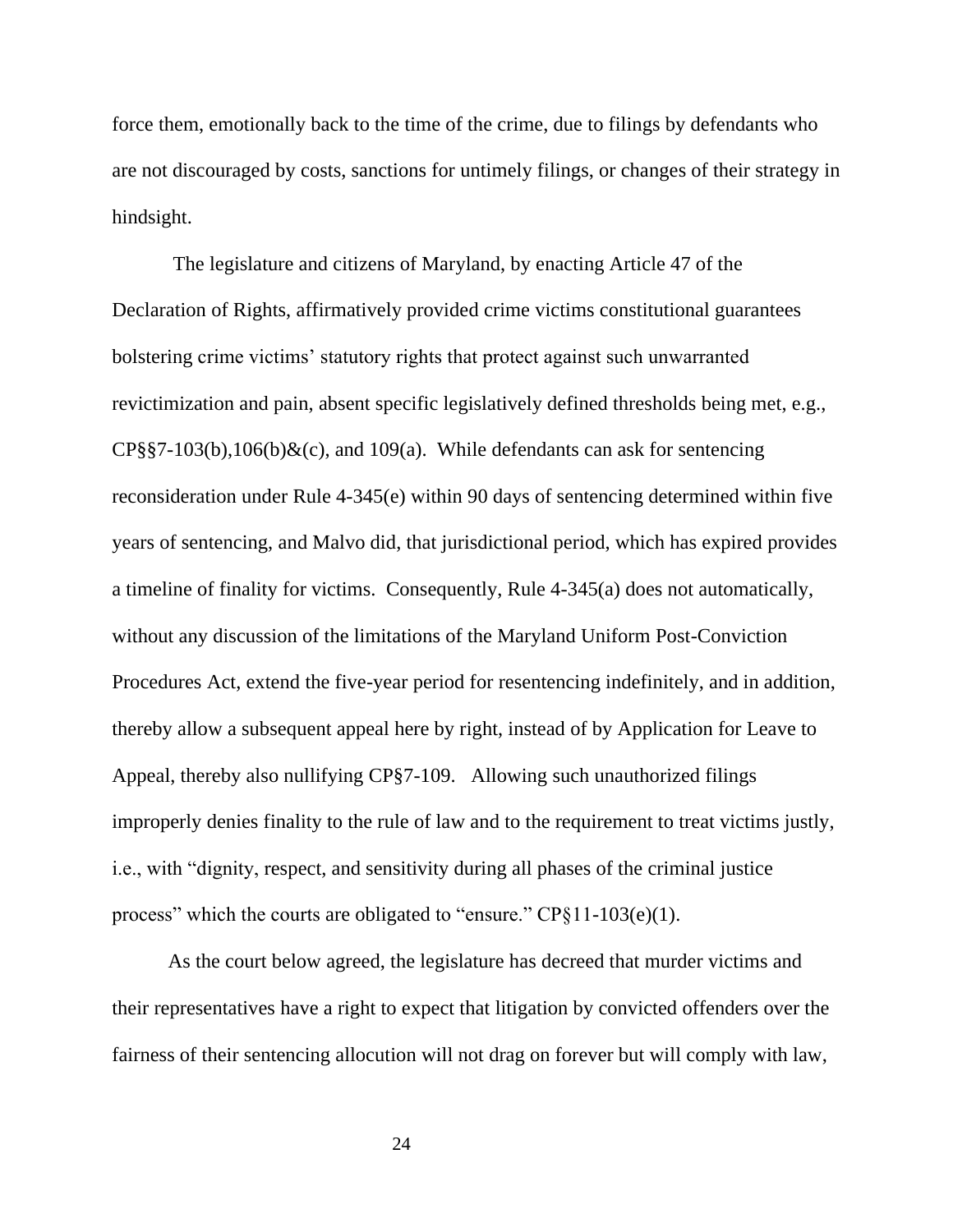no matter how notorious the murderer and the clamor of the mass media to repetitively replay the event.

Not honoring the Maryland Post-Conviction Procedure Act violates the Amicus victim representative's Article 47(a) rights to be treated fairly, and with dignity and respect, and also violates Article 24 of the Maryland Declaration of Rights, which guarantees all Marylanders, including crime victims, due process of law.

In the court below, the State acknowledged the harm to the victim's representatives, stating: "...for [the victim's families] the mere possibility that Mr. Malvo might be entitled to a new sentencing hearing tears open some very old and serious wounds."(E.146).

#### **CONCLUSION**

The ruling below should be affirmed.

Respectfully submitted,

/s/ /Victor Stone

Victor D. Stone, Esq.

 Maryland Crime Victims' Resource Center, Inc. 1001 Prince George's Blvd., Suite 750 Upper Marlboro, Maryland 20774 (301) 952 0063 Fax: (240) 929 0526 vstone@mdcrimevictims.org CPF 1312260034 *Counsel for Amicus Nelson Rivera*

Font: Times New Roman 13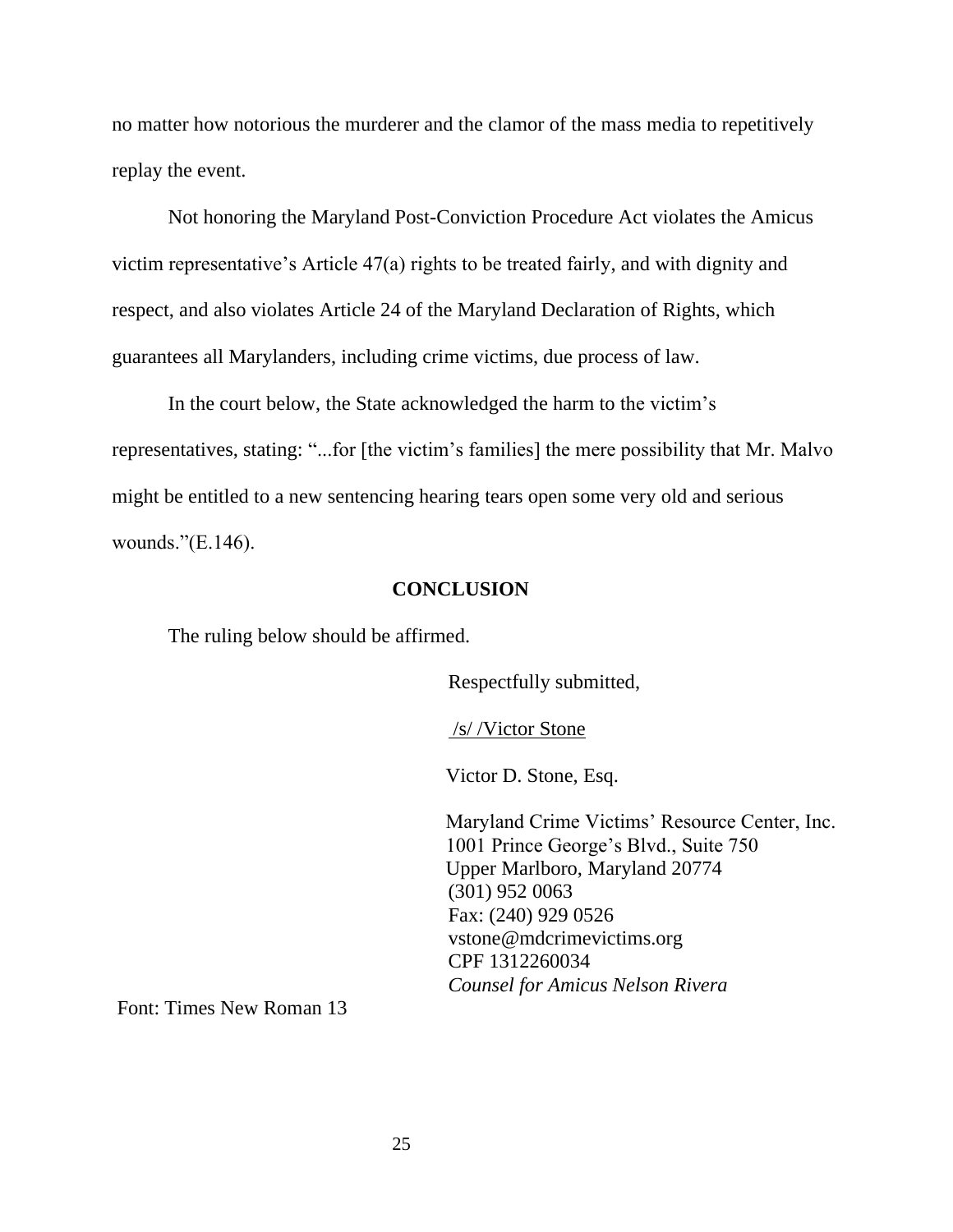#### **CERTIFICATE OF SERVICE**

I hereby certify that on the 22nd day of November, 2022, copies of the foregoing Amicus Curiae Brief were filed by MDEC on the below listed parties and also sent first-class U.S. mail, postage prepaid to:

> Paul B. DeWolfe, Esq. Kiran Iyer, Esq. Celia Anderson, Esq. Office of the Public Defender Appellate Division 6 Saint Paul Street, Suite 1302 Baltimore, Maryland 21202 *Counsel for Petitioner*

Carrie J. Williams, Esq. Assistant Attorney General Criminal Appeals Division 200 Saint Paul Place, 17th Floor Baltimore, Maryland 21202 *Counsel for Respondent*

> /s/Victor D. Stone Victor D. Stone, Esq. *Counsel for Amicus Nelson Rivera* Maryland Crime Victims' Resource Center Inc.

### **CERTIFICATE OF COMPLIANCE WITH RULES 8-112 & 20-201(f)(1)(B)**

1. This brief contains 6798 words, excluding the parts of the brief exempted from the word count by Rule 8-503.

2. This brief complies with the font, spacing and type size requirements stated in Rule 8- 112, and the font is 13-point Times New Roman.

3. This brief does not contain any restricted information.

/s/ Victor Stone Victor Stone, Esq. *Maryland Crime Victims' Resource Center, Inc.*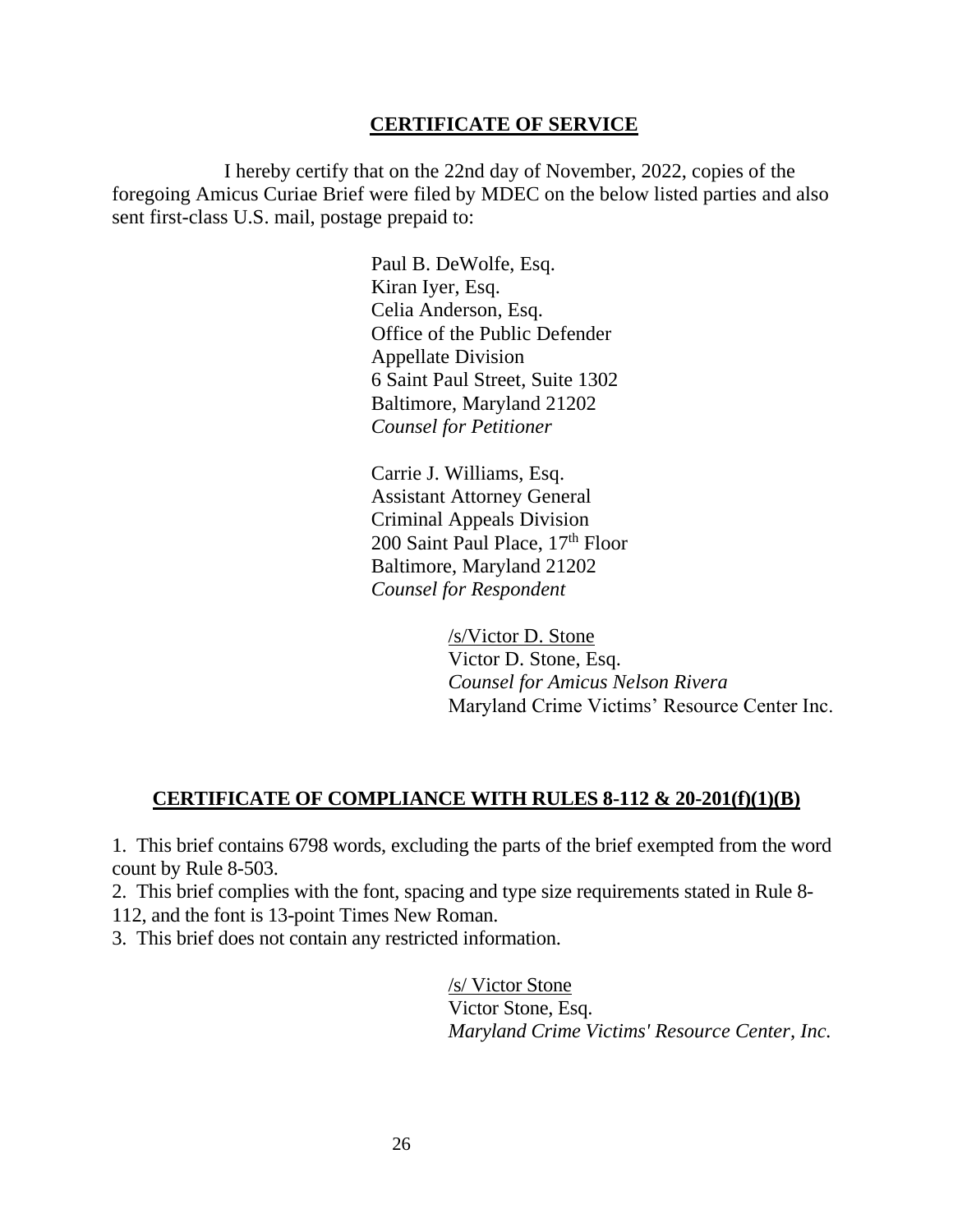## **PERTINENT PROVISIONS**

### **MD Constitution, Declaration of Rights, Art. 24**

### **Due process**

That no man ought to be taken or imprisoned or disseized of his freehold, liberties or privileges, or outlawed, or exiled, or, in any manner, destroyed, or deprived of his life, liberty or property, but by the judgment of his peers, or by the Law of the land.

### **MD Constitution, Declaration of Rights, Art. 47**

### **Crime Victims' Rights**

(a) A victim of crime shall be treated by agents of the State with dignity, respect, and sensitivity during all phases of the criminal justice process.

## **MD Code, Criminal Procedure, § 7-102**

## **Right of convicted person to begin proceeding**

### **Claims required in order to begin proceeding**

(a) Subject to subsection (b) of this section, §§ 7-103 and 7-104 of this subtitle and Subtitle 2 of this title, a convicted person may begin a proceeding under this title in the circuit court for the county in which the conviction took place at any time if the person claims that:

(1) the sentence or judgment was imposed in violation of the Constitution of the United States or the Constitution or laws of the State;

(2) the court lacked jurisdiction to impose the sentence;

(3) the sentence exceeds the maximum allowed by law; or

(4) the sentence is otherwise subject to collateral attack on a ground of alleged error that would otherwise be available under a writ of habeas corpus, writ of coram nobis, or other common law or statutory remedy.

## **Seeking to set aside or correct judgment or sentence and error not finally litigated or waived**

(b) A person may begin a proceeding under this title if:

(1) the person seeks to set aside or correct the judgment or sentence; and

(2) the alleged error has not been previously and finally litigated or waived in the proceeding resulting in the conviction or in any other proceeding that the person has taken to secure relief from the person's conviction.

#### **MD Code, Criminal Procedure, § 7-103 Filing of petitions**

## **One petition for each trial or sentence**

(a) For each trial or sentence, a person may file only one petition for relief under this title. **Time of filing petition**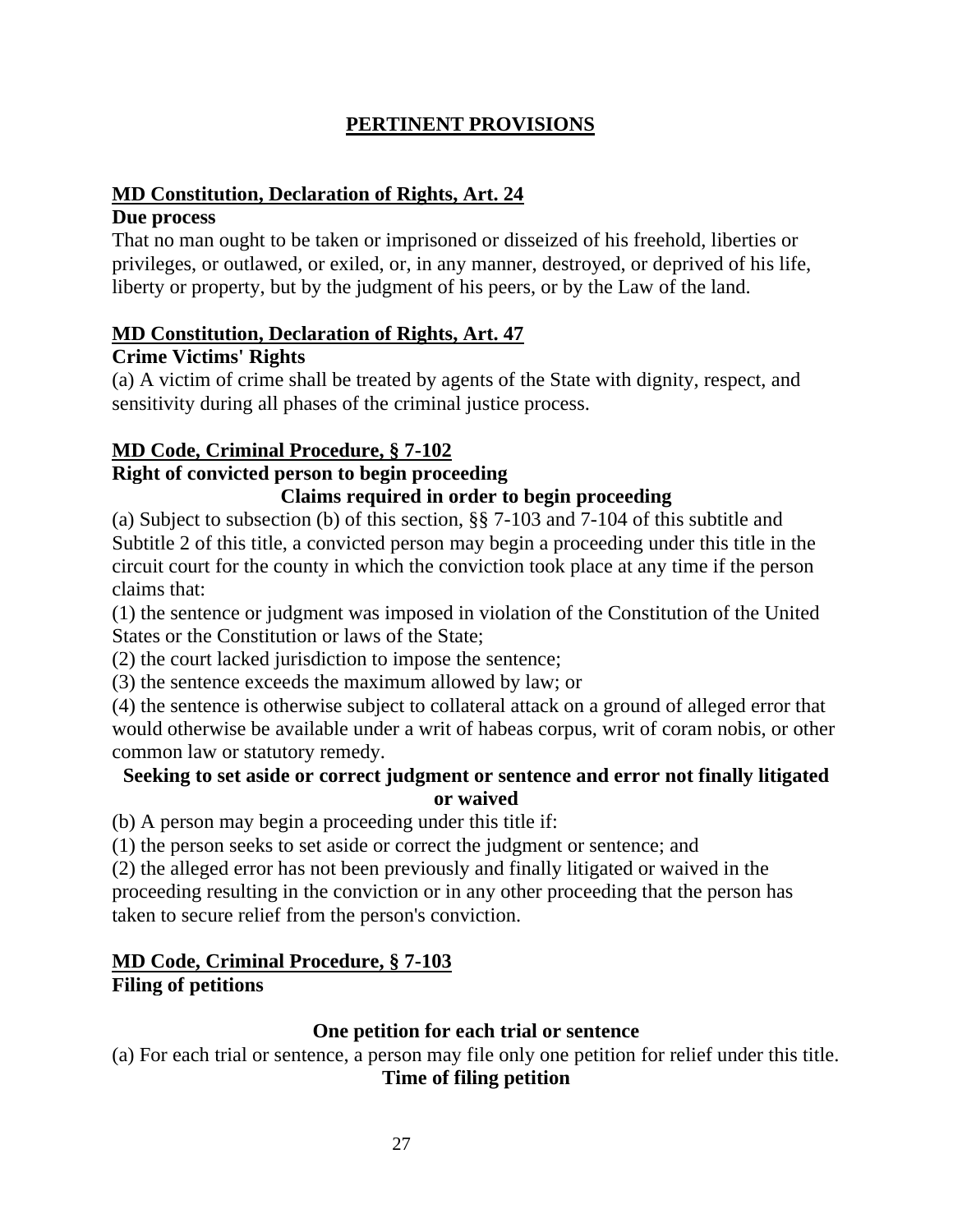(b) Unless extraordinary cause is shown, a petition under this subtitle may not be filed more than 10 years after the sentence was imposed.

# **MD Code, Criminal Procedure, § 7-105 Rights of victim or victim's representative**

### **Notice of hearing**

(a) Before a hearing is held on a petition filed under this title, the victim or victim's representative shall be notified of the hearing as provided under § 11-104 or § 11-503 of this article.

### **Attendance at hearing**

(b) A victim or victim's representative is entitled to attend any hearing under this title as provided under § 11-102 of this article.

#### **MD Code, Criminal Procedure, § 7-106 Allegation of error**

## **Allegations of error fully litigated**

(a) For the purposes of this title, an allegation of error is finally litigated when:

(1) an appellate court of the State decides on the merits of the allegation:

(i) on direct appeal; or

(ii) on any consideration of an application for leave to appeal filed under § 7-109 of this subtitle; or

(2) a court of original jurisdiction, after a full and fair hearing, decides on the merits of the allegation in a petition for a writ of habeas corpus or a writ of error coram nobis, unless the decision on the merits of the petition is clearly erroneous.

## **Waiver of allegation of error**

 $(b)(1)(i)$  Except as provided in subparagraph (ii) of this paragraph, an allegation of error is waived when a petitioner could have made but intelligently and knowingly failed to make the allegation:

1. before trial;

2. at trial;

3. on direct appeal, whether or not the petitioner took an appeal;

4. in an application for leave to appeal a conviction based on a guilty plea;

5. in a habeas corpus or coram nobis proceeding began by the petitioner;

6. in a prior petition under this subtitle; or

7. in any other proceeding that the petitioner began.

(ii) 1. Failure to make an allegation of error shall be excused if special circumstances exist.

2. The petitioner has the burden of proving that special circumstances exist.

(2) When a petitioner could have made an allegation of error at a proceeding set forth in paragraph (1)(i) of this subsection but did not make an allegation of error, there is a rebuttable presumption that the petitioner intelligently and knowingly failed to make the allegation.

## **Procedural or substantive standards newly recognized**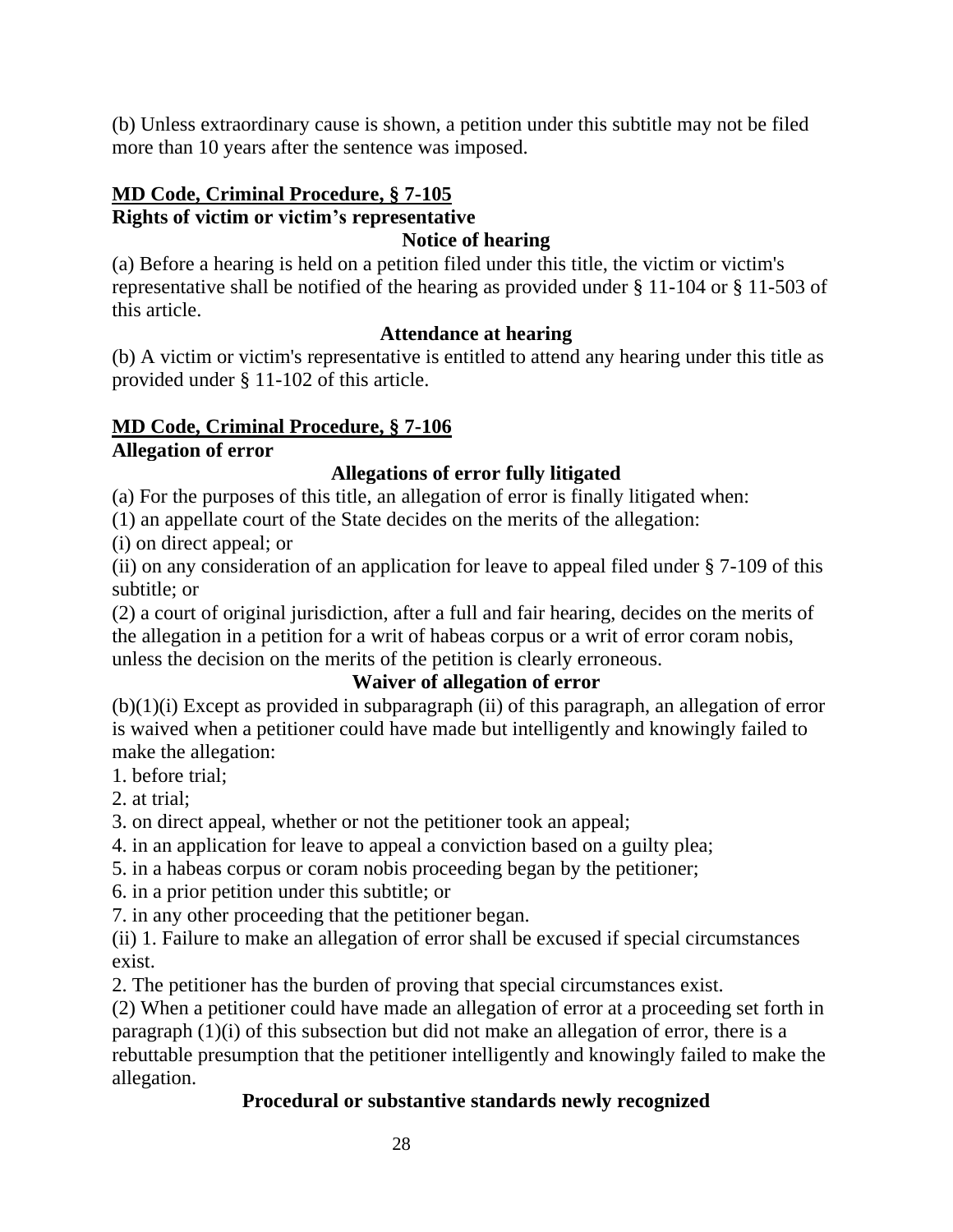(c)(1) This subsection applies after a decision on the merits of an allegation of error or after a proceeding in which an allegation of error may have been waived.

(2) Notwithstanding any other provision of this title, an allegation of error may not be considered to have been finally litigated or waived under this title if a court whose decisions are binding on the lower courts of the State holds that:

(i) the Constitution of the United States or the Maryland Constitution imposes on State criminal proceedings a procedural or substantive standard not previously recognized; and (ii) the standard is intended to be applied retrospectively and would thereby affect the validity of the petitioner's conviction or sentence.

## **MD Code, Criminal Procedure, § 7-109**

## **Appeal of final order**

## **Applications for leave to appeal order**

(a) Within 30 days after the court passes an order in accordance with this subtitle, a person aggrieved by the order, including the Attorney General and a State's Attorney, may apply to the Court of Special Appeals for leave to appeal the order.

### **MD Code, Criminal Procedure, § 11-103 Denial of victim's rights; Appeals**

**Rights of victim**

(e)(1) In any court proceeding involving a crime against a victim, the court shall ensure that the victim is in fact afforded the rights provided to victims by law.

# **MD Code, Criminal Procedure, § 11-503**

# **Notice of subsequent proceedings**

## **Subsequent proceeding defined**

(a) In this section, "subsequent proceeding" includes:

(1) a sentence review under § 8-102 of this article;

(2) a hearing on a request to have a sentence modified or vacated under the Maryland Rules;

(3) in a juvenile delinquency proceeding, a review of a commitment order or other disposition under the Maryland Rules;

(4) an appeal to the Court of Special Appeals;

(5) an appeal to the Court of Appeals;

(6) a hearing on an adjustment of special conditions of lifetime sexual offender supervision under § 11-723 of this title or a hearing on a violation of special conditions of lifetime sexual offender supervision or a petition for discharge from special conditions of lifetime sexual offender supervision under § 11-724 of this title; and

(7) any other postsentencing court proceeding.

# **Written notification requests by victim or victim's representative**

(b) Following conviction or adjudication and sentencing or disposition of a defendant or child respondent, the State's Attorney shall notify the victim or victim's representative of a subsequent proceeding in accordance with § 11-104(f) of this title if: